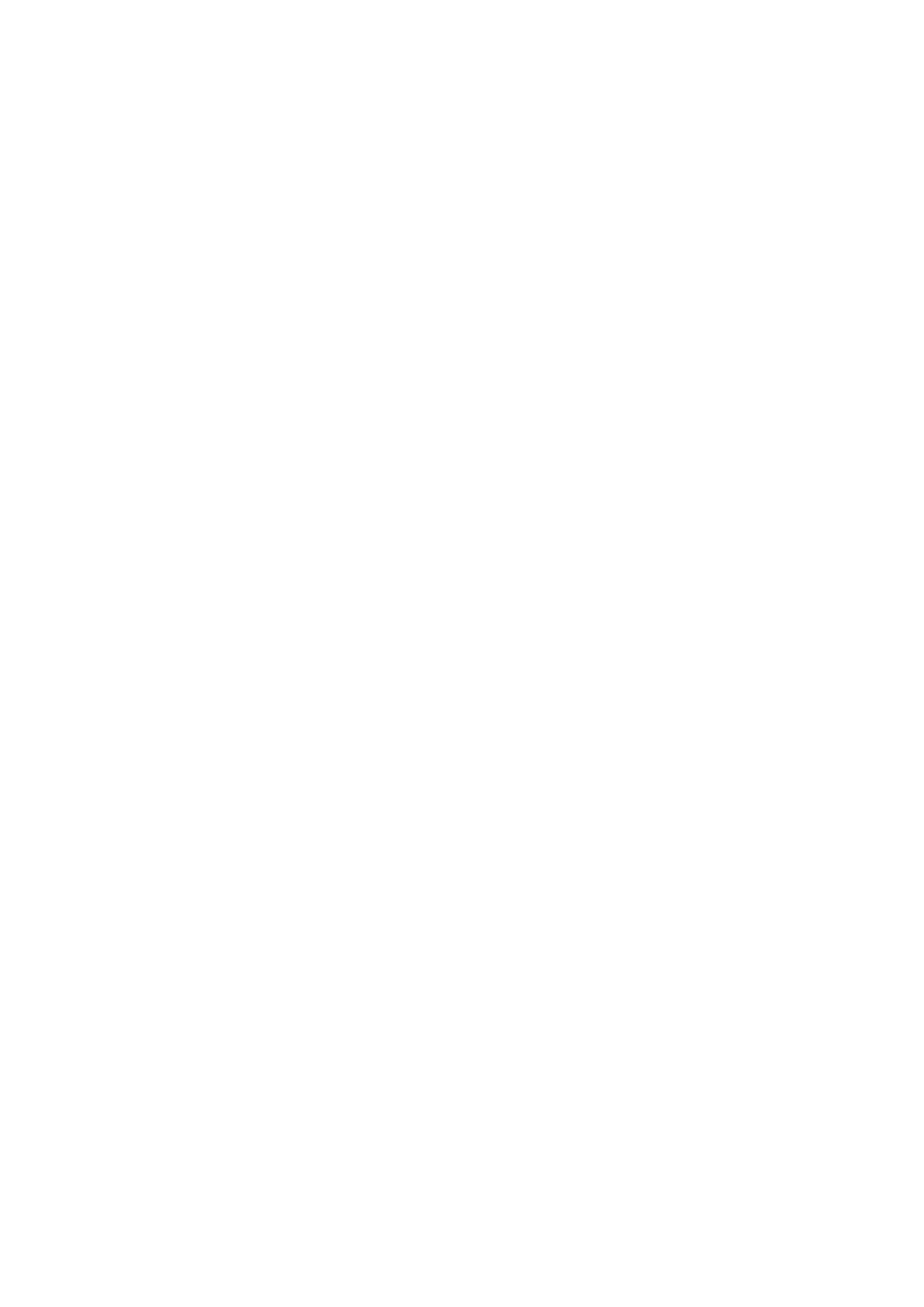Working Paper 153

# **Power, profits and policy**

A reality check on the *Prunus africana* bark trade

Anthony B. Cunningham School of Plant Biology, University of Western Australia

Marie L. Avana Tientcheu Department of Forestry, Faculty of Agronomy and Agricultural Sciences, The University of Dschang

Valentine F. Anoncho Mankon Bamenda

Robert Nkuinkeu World Botanical Exchange and Services

Terry Sunderland Centre for International Forestry Research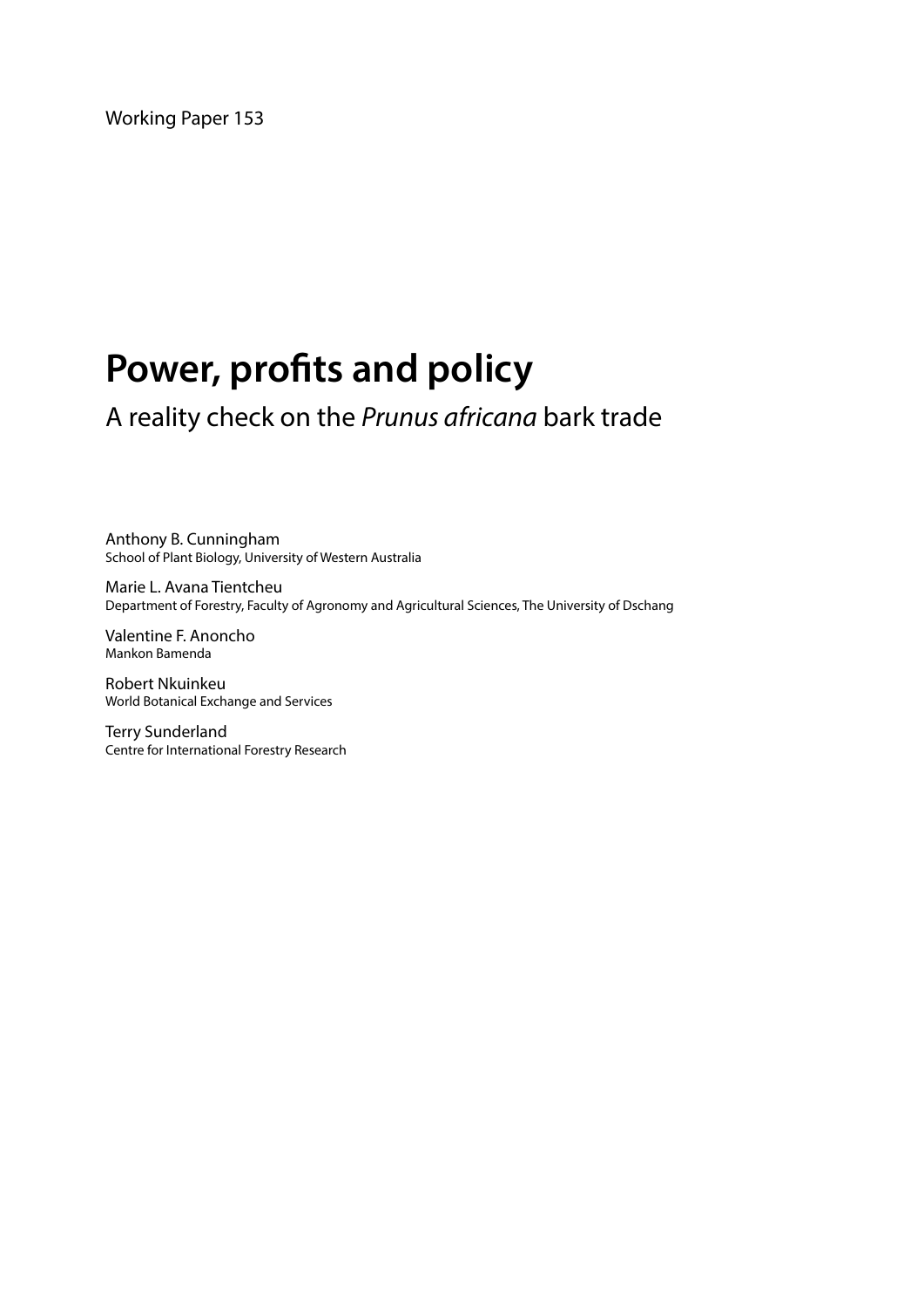Working Paper 153

© 2014 Center for International Forestry Research

Content in this publication is licensed under a Creative Commons Attribution-NonCommercial-NoDerivs 3.0 Unported License http://creativecommons.org/licenses/by-nc-nd/3.0/

Cunningham AB, Avana Tientcheu M-L, Anoncho VF, Nkuinkeu R and Sunderland T. 2014. *Power, profits and policy: A reality check on the Prunus africana bark trade*. Working Paper 153. Bogor, Indonesia: CIFOR.

Photo by Terry Sunderland/CIFOR

CIFOR Jl. CIFOR, Situ Gede Bogor Barat 16115 Indonesia

T +62 (251) 8622-622 F +62 (251) 8622-100 E cifor@cgiar.org

#### **cifor. org**

We would like to thank all donors who supported this research through their contributions to the CGIAR Fund For a list of Fund donors please see: https://www.cgiarfund.org/FundDonors

Any views expressed in this publication are those of the authors. They do not necessarily represent the views of CIFOR, the editors, the authors' institutions, the financial sponsors or the reviewers.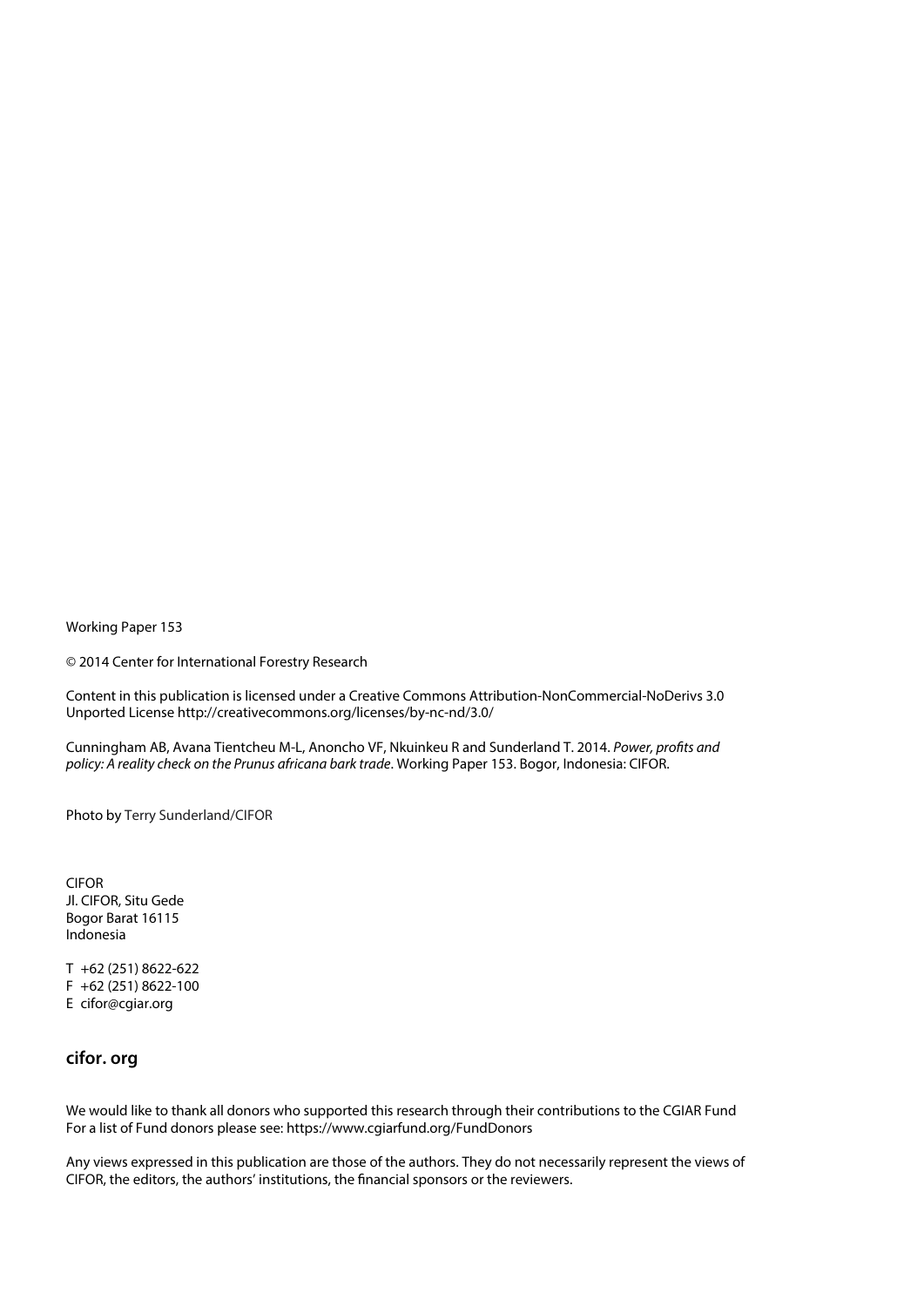# **Table of Contents**

| Acknowledgements                                                                                                                                                                |                                     |
|---------------------------------------------------------------------------------------------------------------------------------------------------------------------------------|-------------------------------------|
| 1 Introduction                                                                                                                                                                  |                                     |
| 2 Methods                                                                                                                                                                       | $\overline{2}$                      |
| 3 Results<br>3.1 'Mind the gap'<br>3.2 A green economy goes into the red<br>3.3 Plus ça change, plus c'est la même chose<br>3.4 Back to the future: cultivating a green economy | 3<br>3<br>$\mathfrak{Z}$<br>7<br>11 |
| 4 Discussion                                                                                                                                                                    | 11                                  |
| 5 References                                                                                                                                                                    | 14                                  |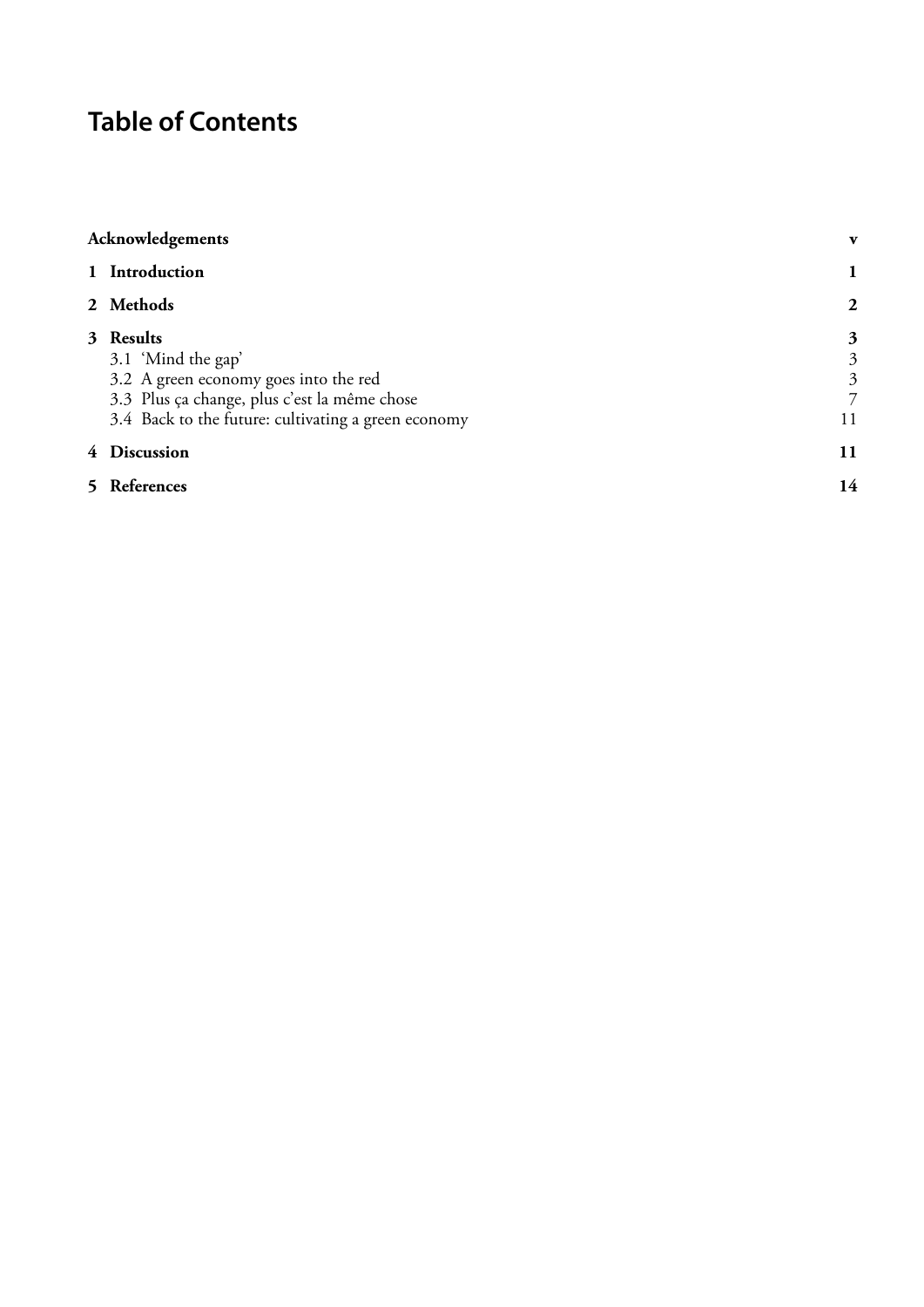# **List of Figures and Tables**

#### **Figures**

|                | Bark exports from Cameroon over 40 years                                                          |    |
|----------------|---------------------------------------------------------------------------------------------------|----|
| $\overline{2}$ | Bundles of illegally harvested bark at Mapanja Village, Mount Cameroon in 1993                    | 4  |
| 3              | Bark harvesters get paid a fraction of the FOB price paid to elite exporters                      | 6  |
| 3              | The more things change, the more they stay the same - Despite some diversification                | 7  |
| 4              | Average prices paid per kg for <i>P. africana</i> bark to harvesters and "exporters"              | 9  |
| 5              | Bark production from cultivation                                                                  |    |
|                | <b>Tables</b>                                                                                     |    |
|                | Gap analysis between Rhetoric and reality                                                         | 5  |
| 2              | Mutiny over the bounty: Lobbying and advocacy rhetoric as a strategy to overturn the 2007 EU ban. | 8  |
| $\mathfrak{Z}$ | Green production and red herrings: A reality check on P. africana cultivation.                    | 10 |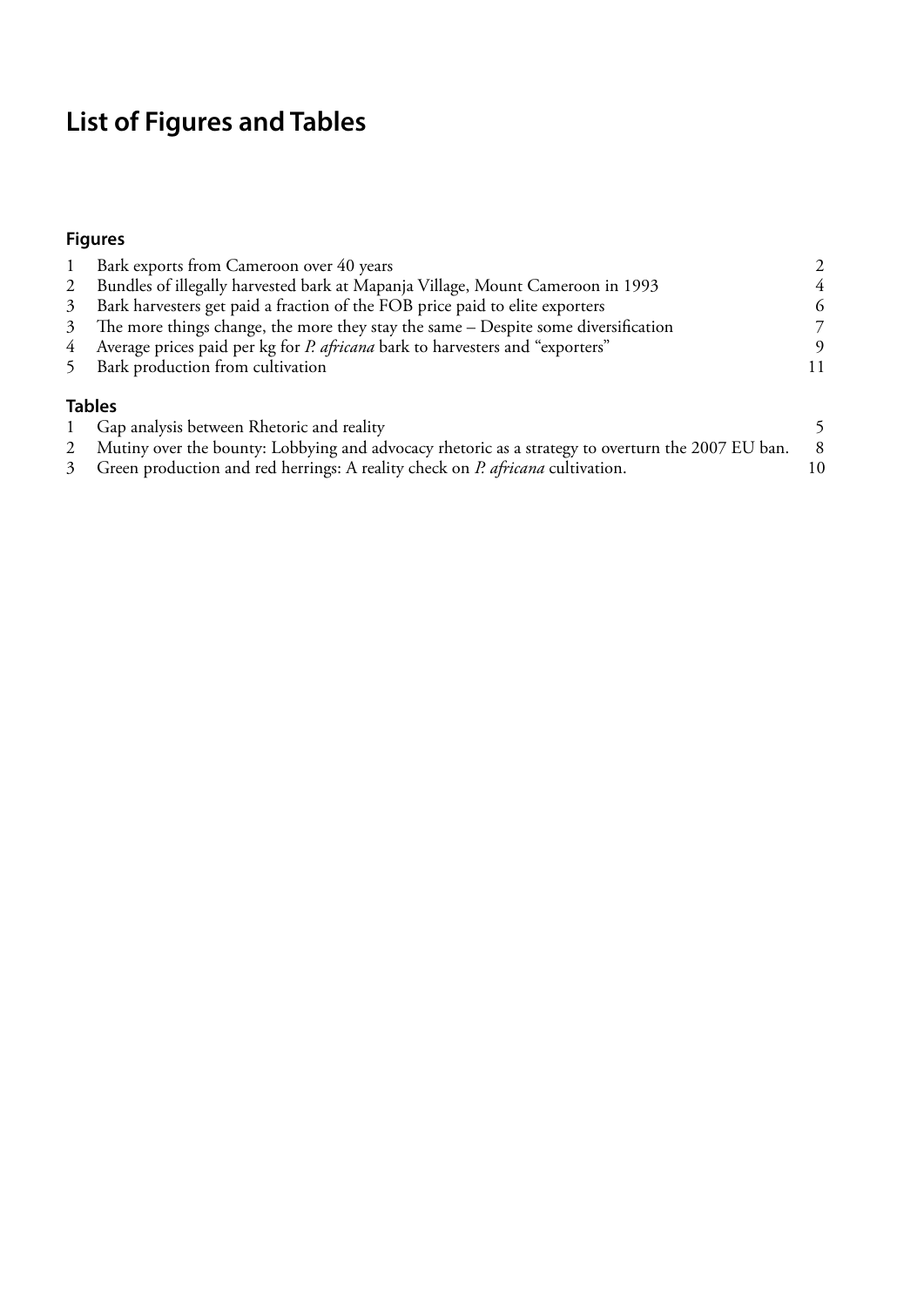# <span id="page-6-0"></span>**Acknowledgements**

This study was funded as part of ongoing research by The CGIAR Research Program on Forests, Trees and Agroforestry. We would like to thank Dr. Jean Betti (ITTO-CITES) for providing updated export trade records, and Charles Kale, MOCAP Finance Manager for updated information on bark prices paid to harvesters in Mount Cameroon area. We would also like to thank Mr. Frank Stenmanns, Dr. Peguy Tchouto and their team in Cameroon; the Conservator of Mount Cameroon National Park, Simon Besong and Philip Nkeng, the Conservator of the Limbe Wildlife Centre, and Stella Asaha of FOREP, for their assistance in the field. Robert

Nkuinkeu would also like to thank the Delegation of Forestry and Wildlife (MINFOF) in Banyo and Tignere for contributing vital information for this report, as well as students of the University of Buea and the harvesters of *P. africana* of Banyo and Tignere for sharing their knowledge with the research team. Current export price data received from Joef Brinckmann was much appreciated. Finally, we are grateful to the people of Mapanja, Bova and Bokwangwo villages and many other field informants for their enthusiasm and active engagement in discussing *Prunus africana* and its exploitation.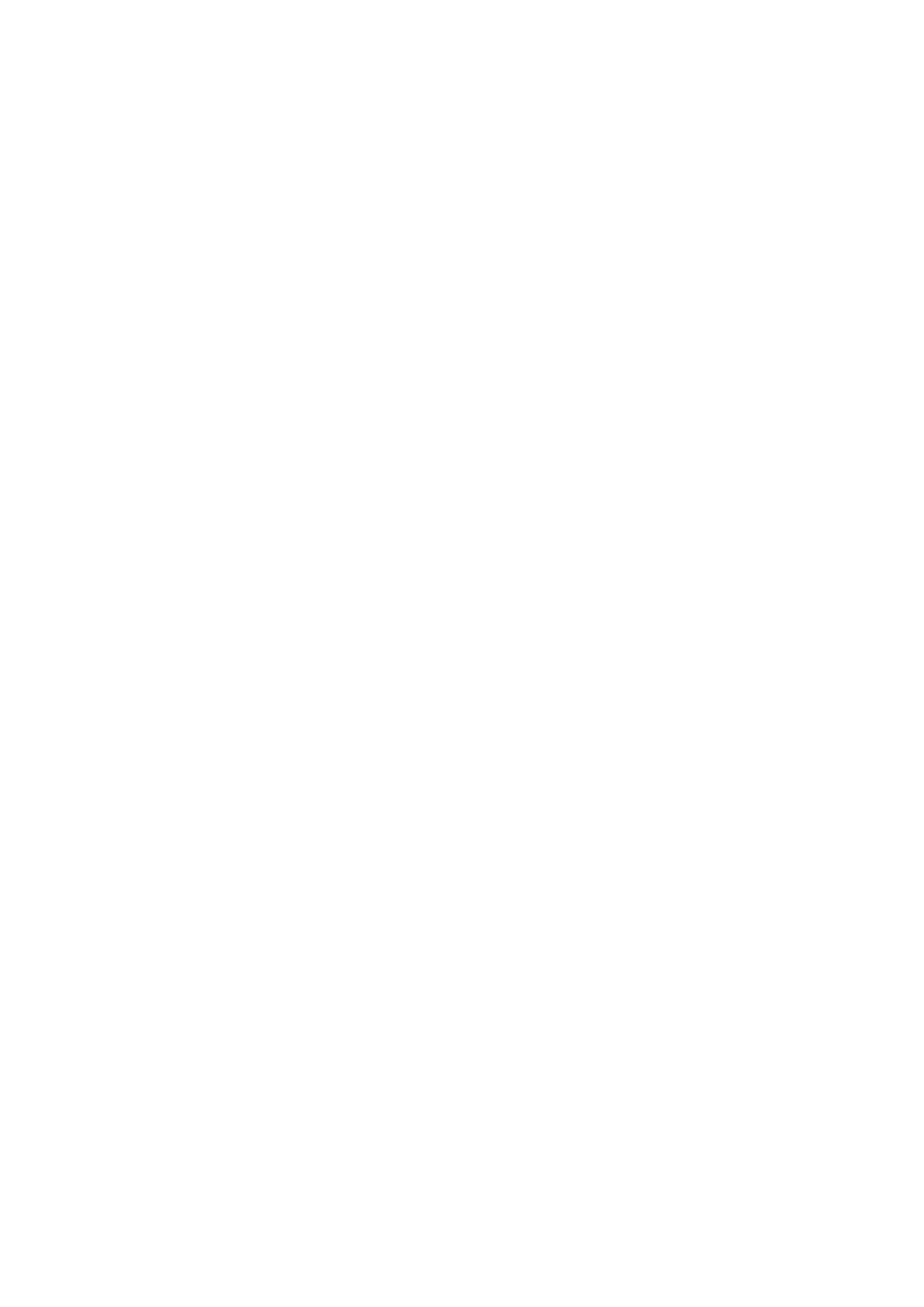### <span id="page-8-0"></span>**1 Introduction**

When it comes to public attention, plants usually have a low profile compared to charismatic mammals such as pandas, rhinos and elephants. *Prunus africana*, the only African wild relative of peaches, plums and almonds, is an exception. In the 1990s, *P. africana* trade was discussed in British parliament, with *P. africana* becoming a "flagship" species for DFID (Page 2003). The World Agroforestry Centre (ICRAF) even suggested that just as the giant panda was a symbol for protecting endangered animals, so *P. africana* was the icon for saving threatened trees (Futureharvest 2000; Page 2003). Although *P. africana* is listed in the IUCN Red List as a vulnerable species, thousands of plant species are far more threatened (1490 critically endangered and 2239 endangered) (WCMC 1998). In addition, hundreds of African plant species are traded nationally for medicinal purposes, many far more threatened than *P. africana* (Cunningham 1991, 1993; Williams 2007). So why has *P. africana*  become the focus of so much attention? One reason is the commercial value placed on *P. africana* bark. More wild harvested bark is internationally traded from *P. africana* than from any other species, with attention drawn to *P. africana* after a review which showed the extent of trade (Cunningham and Mbenkum 1993). A second reason is that in 2007, due to concerns about unsustainable wild harvest, the European Union (EU) instituted an import ban on *P. africana* bark.1 In 1995, when *P. africana* was added to CITES Appendix II, 2 this was a high-profile decision as most (95%) of the 1398 t exported from Cameroon was to Europe (mainly France [68.7%] and Spain [26.6%]) (MINOF 2013). In 2012, due to zero quotas granted by CITES to Burundi, Equatorial Guinea, Kenya and Madagascar, Cameroon currently supplies 72.6% of the global supply of *P. africana* bark (658.7 t); the remainder comes from Uganda (176.2 t) and Democratic Republic of Congo (DRC) (72 t), (CITES 2012).

Since its CITES Appendix II listing in 1995, over 50 research publications and 13 postgraduate theses (the majority by Cameroonian graduates) have been produced on *P. africana* (Anoncho 2014; Avana 2006; Bellekwang 2006; Buchwalt 1996; Duone 2008; Ekane 2005; Ingram 2014; Ndam 1998; Nkeng 2009; Ntsama 2008; Stewart 2001; Tassé 2006; Wazinski 2001). Yet there remains a major divide between these research products and practical conservation action. Knight et al. (2008) and Habel et al. (2013) refer to this as the 'knowing-doing gap', where research results are not translated into practical management. Cameroon's National Plan for *P. africana* (Ingram et al. 2009) is being considered as a model for replication elsewhere, including the precedent of allowing commercial harvest within protected areas (Mount Cameroon National Park). Despite the ecological values of *P. africana* in globally significant conservation areas, including in the diet of rare and often endemic birds and primates such as red colobus (Chapman and Chapman 1999; Chapman et al. 2003) and black-and-white colobus (Fashing 2009), there is growing pressure for commercial *P. africana* harvest in the Albertine Rift. Examples of this are the inventory of *P. africana* stocks in Kibira National Park, Burundi (Betti et al. 2013) and commercial *P. africana* harvest adjacent to Kahuzi-Biega and Virunga National Parks in eastern DRC. We suggest that it is time for a reality check with regard to the wild harvest of *P. africana*. This research study therefore centers around the following four questions.

- 1. What can we learn from the *P. africana* case in terms of bridging the gaps between science and the practice of sustainable use and conservation?
- 2. How sustainable is sustainable harvest? How does *P. africana* compare in terms of costs vs. benefits of sustainably managed bark harvests?
- 3. Given that most bark commercially harvested for large-scale export for a wide range of other species has made the shift from wild harvest to on-farm production, and that thousands of Cameroonian farmers have cultivated this species since the late 1970s, why hasn't the shift to commercial trade from cultivation happened in the case of *P. africana*?
- 4. How have national and international policies and trade influenced the shift from over-exploitation to sustainable harvest of *Prunus africana* (national bans, CITES Appendix II listing and the 2007 EU ban)?

At the 42nd Meeting of the European Union Scientific Review Group (SRG) on the 7th of December 2007.

This was based on the need for "Non-detriment findings" (NDF) in Article 4 of EU Regulation No. 338/97: Trade in specimens of Appendix II species may only take place if that trade is not detrimental to the survival of the species or its population in the wild. That the trade is non-detrimental has to be certified by the relevant authorities of the exporting countries and by the importing countries of the EU.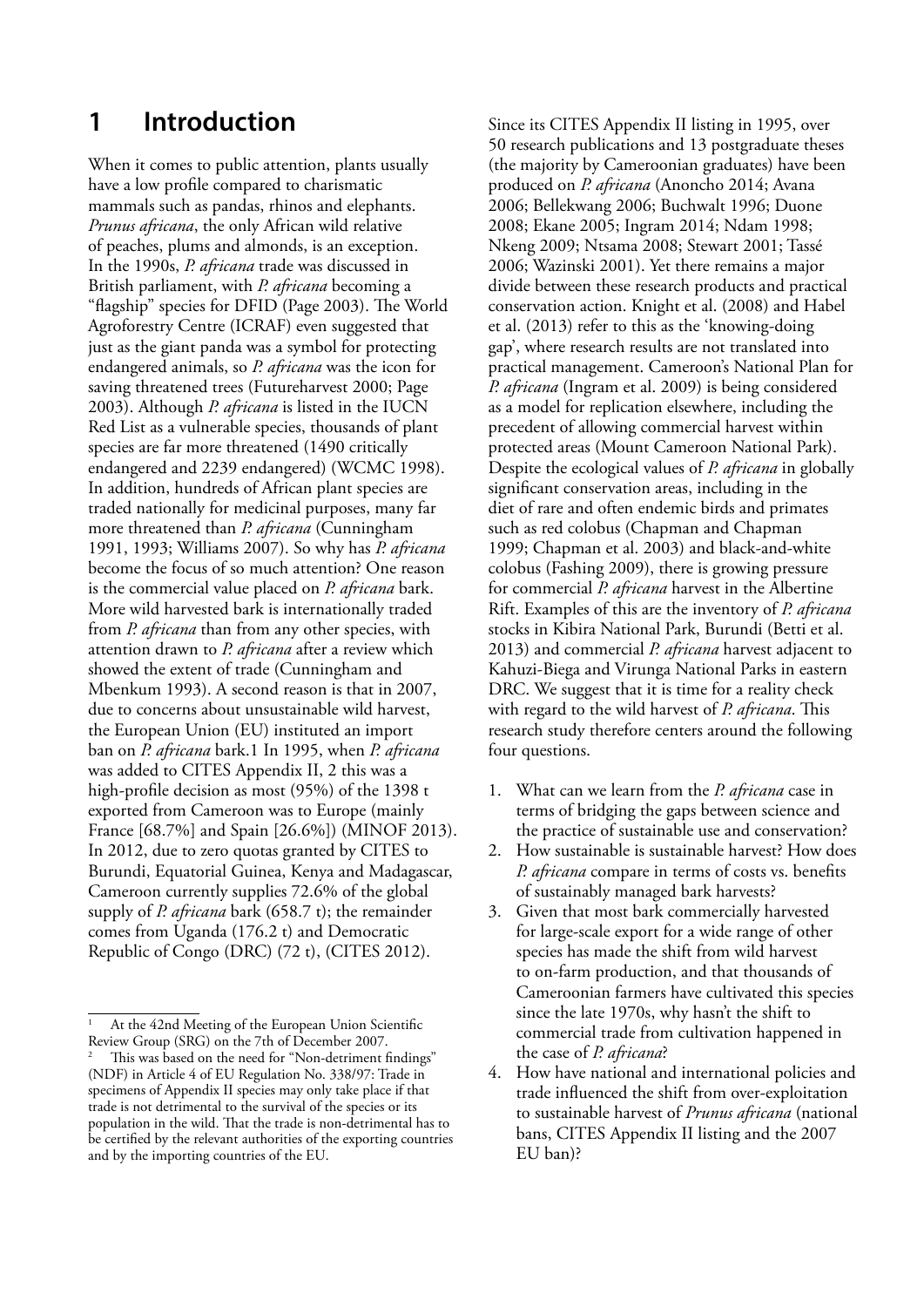### <span id="page-9-0"></span>**2 Methods**

We used several approaches in this study, combining our experience in working with *P. africana* over a 30-year period with a thorough literature review and updated trade data with "ground-truthing" in the field in 2013 and 2014. This enabled us to get a perspective on trade volumes (1991–2012), bark prices (and value-chain data) and the gaps between research reports and practice. Understanding why there is a "knowing but not doing" gap in the *P. africana* case requires scrutiny beneath the surface of national "policy theatre", where there is considerable "talking but not doing". Understanding the links between capital accumulation and political power is a key. The role of political elites is converting natural resources into political and financial capital is well-known since Sahlins' (1966) seminal study of "big men" in Melanesia and Polynesia. Two approaches provide excellent lenses for a deeper understanding of policy failure and the "knowingdoing gap" in the *P. africana* case. First, we took a similar approach to Médard's (1992) analyses of power, politics and African development. Second, we examined studies of commodity chains that assess the power relations that coalesce around

different commodities (Ribot 1998; Ribot and Peluso 2003), similar to the approach used to study *P. africana* trade in Madagascar (Neimark 2010). In southwest Cameroon, "ground-truthing" involved fieldwork and discussions with a range of people involved with *P. africana*, including harvesters, local *P. africana* farmers, national park managers and donor-funded researchers in the Mount Cameroon area in 2014. In northwest Cameroon, one of us (VFA) conducted focused group discussions and detailed interviews with 27 resource persons. These respondents were selected from different categories of people involved in the *P. africana* trade (five government representatives, seven NGO administrators, ten farmers/harvesters, four heads of community forests and one bark exporter). It was clear from our literature review that most previous research had focused on ecological research, cultivation or genetic studies of *P. africana*. A few policy analyses have been done on *P. africana* trade in Cameroon (Cunningham and Cunningham 2000; Page 2003) or Madagascar (Neimark 2010), with only one desktop study (Samndong 2010) and one field study (Anoncho 2014) carried out after the 2007 EU ban on trade and release of the National Management Plan for *P. africana* in Cameroon (Ingram et al. 2009).



**Figure 1. Bark exports from Cameroon over 40 years, showing some of the main policy interventions. No trade data were available for the periods 1991–1994 and 1998–2000. Based on a bark yield of 55 kg per tree, a 1000 t annual quota represents 18,000 trees debarked/year using the "quarter method". Although the EU ban was in place from 2007 to December 2010, when a 150 t quota was permitted, exports continued, including in 2009 when the Minister of Forestry had declared a "zero quota". Despite concerns about sustainable harvest, a 1092 t quota (worth USD 6.5 million at the current price of USD 6 per kg) has been proposed by ANAFOR.**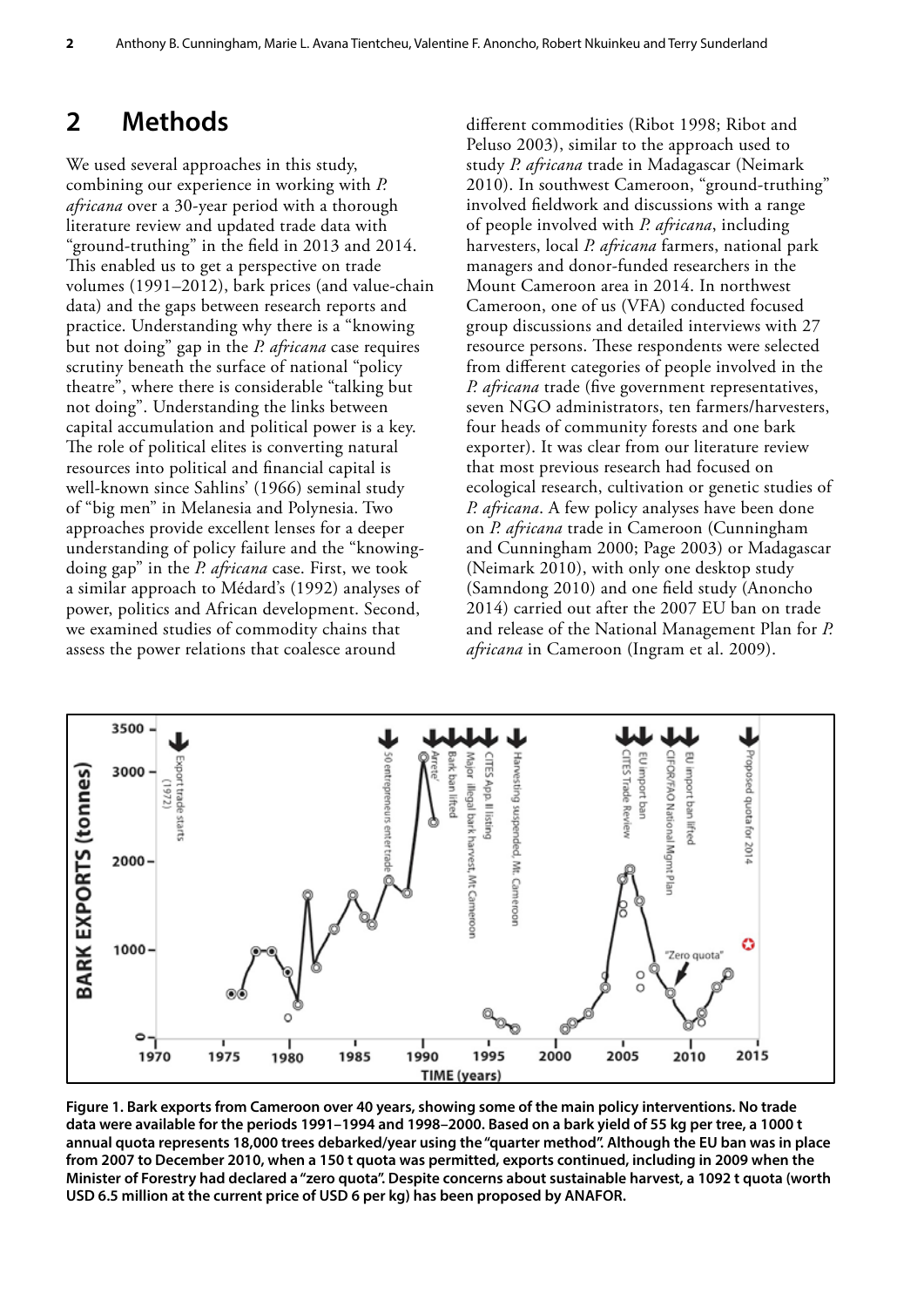### <span id="page-10-0"></span>**3 Results**

### **3.1 'Mind the gap'**

On the surface, the "knowing-doing gap" for *P. africana* seems relatively insignificant compared to the chasm between research effort versus effective conservation action on rhino species, for example (Linklater 2003). Nearly 40 years ago, the Government of Cameroon expressed concern about overexploitation of internationally traded medicinal plants (United Republic of Cameroon 1976). In 1991, *P. africana* harvests in Cameroon were halted by national legislation (Ministry of Agriculture 1991). In 1983, the local prefecture declared a harvest ban on *P. africana* for the Kilum Forest. District-level bans were also declared in 1997 (Ijim Forest), 1998 (Mount Cameroon), 1999 (Southwest region), 20053 and 20064 (Oku Forest). In addition, traditional leaders banned trade due to destructive harvest, with a ban currently in place in Oku area (2014). This action at the national and district levels was followed by international legislation due to concerns about unsustainable wild harvest, with CITES Appendix II listing (2005) and the EU ban on importation (2007) linked to implementation of CITES in the EU5 (Figure 1).

With generous donor support, initiatives to reduce the huge scale of illegal *P. africana* bark exploitation that occurred on Mount Cameroon between 1993 and 1996 (Figure 2a) succeeded. On Mount Cameroon, *P. africana* inventories, management plans and monitoring processes were implemented in which a local institution (MOCAP) is integrally involved. As we discuss later, however, understanding the links between capital accumulation and political power and the actions of "political entrepreneurs" is crucial for the design of lasting solutions to sustainable harvest of valuable natural resources. Ground truthing shows the extent of the gap between rhetoric and reality regarding sustainable harvest of *P. africana* (Table 1).

In addition, the livelihood benefits from *P. africana* have been exaggerated. Claims in the National Management Plan such as "the contribution of *Prunus africana* to local communities and individual households in the main producing areas

of the North West and South West of Cameroon has been significant over the last three decades" (Ingram et al. 2009) and that "for harvesters, *Prunus africana* is generally very profitable, equivalent to FCFA 3100 (USD 7.03 ) per day, well over a USD 2 a day poverty line" (Ingram 2014) need to be reconsidered.

In reality, *P. africana* bark harvests benefit just 0.0004% of the local population around Mount Cameroon. No local people benefit directly from bark exploitation from Tchabal Mbabo, as all harvesters are outsiders to the area (Betti 2010). Annual per capita income to harvesters is between USD 356 (our study) and USD 374 (Ingram 2014), an average of USD 0.98–1.02 per day. In SW, W & NW Cameroon, households benefit from diverse assets, including migrant remittances, on-farm production and many NTFPs other than *P. africana*. In contrast, a tiny minority of well-connected elites secures most of the benefits. Prices paid to wealthy elite exporters (currently USD 6 per kg, compared to USD 0.33 per kg or less paid to harvesters (Figure 3)) are withheld from bark harvesters and MOCAP.

As *P. africana* is a slow growing species subject to destructive harvest, it could be argued that neither the 1-year ban (1991–1992) nor the EU ban, which barely lasted three years, have been long enough periods to allow wild populations to recover from decades of destructive harvesting.

#### **3.2 A green economy goes into the red**

The *Prunus africana* trade in Cameroon could be divided into five phases. Phase 1 (1976–1986) was when *Laboratoire Debat* (later Plantecam Medicam, then Plantecam) held a monopoly over harvesting and export, using a core team of trained harvesters. Phase 2 (1987–1994) was when commercial harvest was opened to 50 Cameroonian entrepreneurs. Plantecam still controlled the export, but wild *P. africana* populations in NW and W Cameroon, and enrichment plantings implemented by Plantecam near Dschang, were plundered. From 1993, with accessible wild stocks depleted, harvesters from W and NW Cameroon started to exploit *P. africana* on Mount Cameroon, in addition to local Bakweri harvesters who were already operating there. It was during this period that the partial ban on harvest occurred (1991), but this had the opposite effect, with twice annual average amount of bark harvested, bought from local entrepreneurs and exported by Plantecam (Cunningham and

<sup>3</sup> E26/PS/126 Prefectural Order No 17/2005.

E26.03/GSB/19/S.1/288 Sub-Prefectural Decision No 3.

<sup>5</sup> Council Regulation (EC) No 338/97 9 December 1996 on the protection of species of wild fauna and flora by regulating trade therein.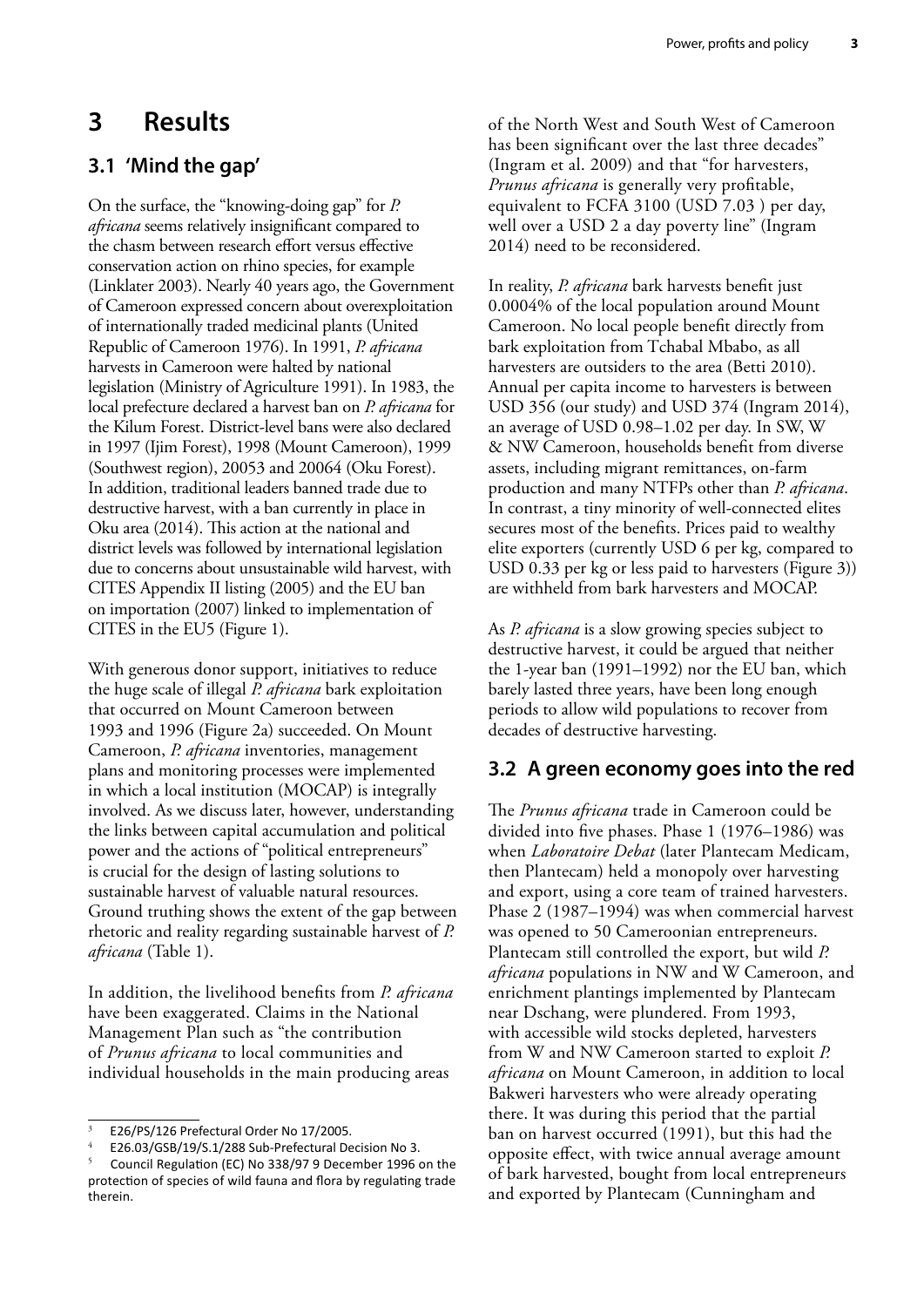

**Figure 2. A. Bundles of illegally harvested bark at Mapanja Village, Mount Cameroon in 1993, a period when large-scale destruction of** *P. africana* **populations took place. B. A** *P. africana* **tree felled prior to bark removal, Mount Cameroon (1993). C. Seeds of** *njangsang (Ricinodendron heudelottii)* **for sale (2014). Unlike** *P. africana* **and**  *Gnetum***, these extensively traded seeds are not considered a special forest product. D. Phasing out commercial**  *P. africana* **harvest within conservation areas will benefit endemic species, including Preuss's guenon, which is unique to Cameroon. E. Most on-farm** *P. africana* **planting is from wildings or seed. F. A tagged** *P. africana* **planted in a coffee agroforestry system (Bova 2014). G. One of thousands of cultivated** *P. africana* **tagged in farms around Mount Cameroon to facilitate traceable supplies.**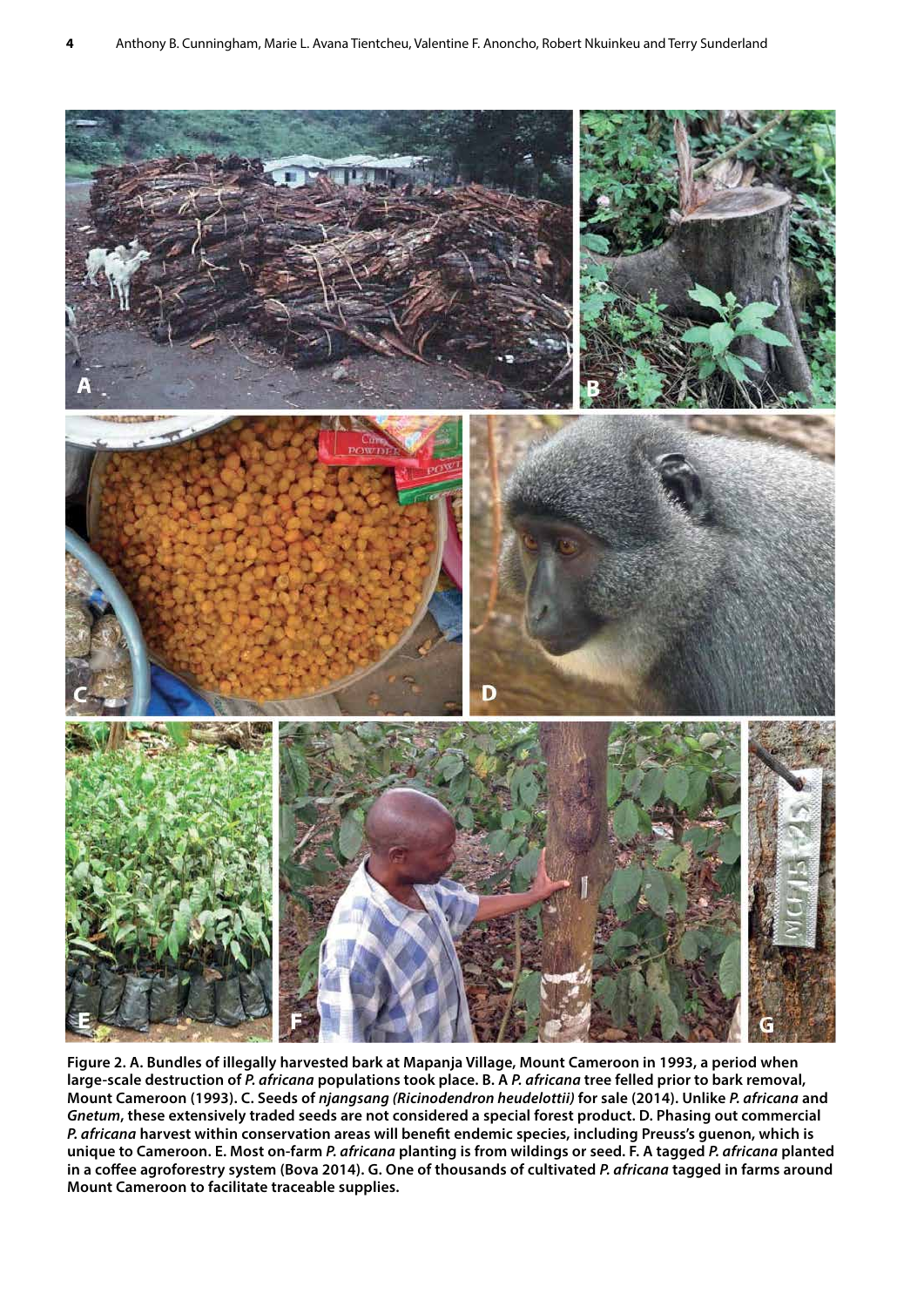| Table 1. Gap analysis between Rhetoric and reality |  |  |  |
|----------------------------------------------------|--|--|--|
|----------------------------------------------------|--|--|--|

| <b>Theme</b>                                               | Rhetoric                                                                                                                                                                                                                                                                                                                                                                                                                                                         | <b>Reality</b>                                                                                                                                                                                                                                                                                                                                                                                                                                                                                                                                                                                                                                                                                                                                                                                                                                                                                                                                                                                                             |
|------------------------------------------------------------|------------------------------------------------------------------------------------------------------------------------------------------------------------------------------------------------------------------------------------------------------------------------------------------------------------------------------------------------------------------------------------------------------------------------------------------------------------------|----------------------------------------------------------------------------------------------------------------------------------------------------------------------------------------------------------------------------------------------------------------------------------------------------------------------------------------------------------------------------------------------------------------------------------------------------------------------------------------------------------------------------------------------------------------------------------------------------------------------------------------------------------------------------------------------------------------------------------------------------------------------------------------------------------------------------------------------------------------------------------------------------------------------------------------------------------------------------------------------------------------------------|
| A 5-year<br>rotation times<br>after first bark<br>harvest  | Sustainable harvest of 50% of<br>trunk bark using the "quarter<br>method" needs to be based on a<br>5-year rotation. This is the basis<br>of the 5 blocks of the Prunus<br>Allocation Unit (PAU) within<br><b>Mount Cameroon National</b><br>Park (Eben-Ebai 2011). One of<br>the reasons for the massive<br>over-estimate of bark yield<br>from Mount Cameroon (4438 t/<br>yr) (Ewusi et al. 1996) was the<br>assumption of a 4-year rotation.                  | The five-year rotation is too short. A detailed study by Nkeng<br>(2009) found that at least a seven-year rotation was necessary. If<br>wild harvest continues, a 7-8 year minimum rotation is needed.<br>The challenge is that longer rotation times mean significantly<br>lower annual bark harvests. For Mount Cameroon, Eben-Ebai<br>(2011) has calculated a 6 years rotation yields 297.902 tons vs.<br>377,482 t of fresh bark), 21% less bark than from a 5-yr rotation.<br>In contrast to Euwsi et al.'s (1996) "high estimate" of 4438 t/yr<br>from Mount Cameroon, the 2012 annual bark yield from Block<br>1 was only 57 t. With a 7-year rotation, this would be further<br>reduced to less than 40 t per year (100 times less than Ewusi et<br>al.'s (1996) estimate).                                                                                                                                                                                                                                        |
| The "two bark<br>quarters"<br>technique is<br>sustainable. | Only trees with diameter at<br>breast height (dbh) > 30 cm can<br>be debarked. Trees with dbh <<br>50 cm should be debarked with<br>two strips in opposite sides,<br>each no wider than 1/4 of the<br>tree circumference. Lateral roots<br>with a minimum diameter of 20<br>cm on trees > dbh 50 cm can<br>be debarked. Each debarked<br>tree should completely recover<br>before subsequent debarking<br>(Ministry of Agriculture 1986;<br>Ndibi and Kay 1997). | In moist sites, bark regrowth occurs if this technique is used, but<br>in dry sites, bark does not recover. In lower altitude sites, even<br>healthy P. africana trees are attacked by wood-bring beetles.<br>Debarking is often followed by reduction in tree crown size due<br>to shoot and branch die-off as a result of water stress due to 50%<br>bark loss (Cunningham and Mbenkum 1993; Foaham et al. 2009;<br>Nkeng et al. 2009). Water stress is exacerbated by root debarking.<br>In most cases, far more bark is taken than is recommended:<br>"Despite training and the best practice standards and decree, the<br>majority (61%) of trees in all the main harvest zones surveyed<br>were debarked unsustainably  Only 9% were harvested<br>according to the Two Quarters technique, mainly in privately-<br>owned plantations and some areas of Mount Cameroon controlled<br>by MOCAP-CIG (Ingram et al. 2009). Even so, even "correct" bark<br>stripping damages the cambium and inhibits bark regeneration. |
| <b>Inventories &amp;</b><br>quota setting                  | " data sources were combined<br>[to] create a management<br>plan which proposes a quota<br>on the basis of inventories,<br>verifies harvesting techniques<br>and contains realistic control<br>and monitoring regulations"<br>(Ingram et al. 2009)                                                                                                                                                                                                               | The National Management Plan included inventories that used<br>different methods, with very different results, even for the same<br>locations. Recommendations that inventories take tree crown<br>health into account (Nkeng 2009) were not followed. The best<br>managed site is the PAU in Mount Cameroon National Park. Previous<br>sampling to establish yields has varied hugely for Mount Cameroon,<br>from 4438 t/yr to 330 t/yr to 178 t/yr and an actual yield in 2012 of<br>just 57 t. To avoid inaccurate estimates, GiZ/KfW recently supported<br>a 100% inventory. This cost 15 million CFA (around USD 30,000)<br>compared to a bark harvest worth USD 17,100 in 2013).                                                                                                                                                                                                                                                                                                                                     |
| <b>Sampling</b><br>methods                                 | Adaptive cluster sample method<br>(ACS) is widely considered to<br>be the best method for wild<br>Prunus africana populations (e.g.<br>Ingram et al. 2009; Betti 2011;<br>Betti et al. 2013)                                                                                                                                                                                                                                                                     | Two concerns about the National Management Plan are that:<br>inventories were based on very different sampling methods and<br>the ACS overestimates plant populations (see Morrison et al.<br>2008). Based on a comparison of 5 different sampling designs,<br>grid-based systematic designs were more efficient and practical<br>than ACS or other methods.                                                                                                                                                                                                                                                                                                                                                                                                                                                                                                                                                                                                                                                               |
| Participatory,<br>decentralized<br>management              | The Prunus allocation units<br>(PAUs) have been participatively<br>defined and developed with<br>input from stakeholders,<br>particularly during Prunus<br>platform meetings, community<br>forests, SNV and the Forest<br>Governance Facility from 2007<br>to 2009 (Ingram et al. 2009).                                                                                                                                                                         | As MINOF does not allocate enough funds for inventories<br>and management plans in PAUs, these are either funded by<br>donors (MCNP), ITTO (e.g. Tchabal Mbabo) or by permit holders<br>who export bark and directly fund ANAFOR staff. Instead<br>of wider participation and devolution of power, centralized<br>control continues through complex permitting processes, with<br>concentration of power through exporter elites. In 2007, just 9<br>companies received quotas, one of which (Afrimed) continues to<br>dominate the export trade (Figure 4).                                                                                                                                                                                                                                                                                                                                                                                                                                                               |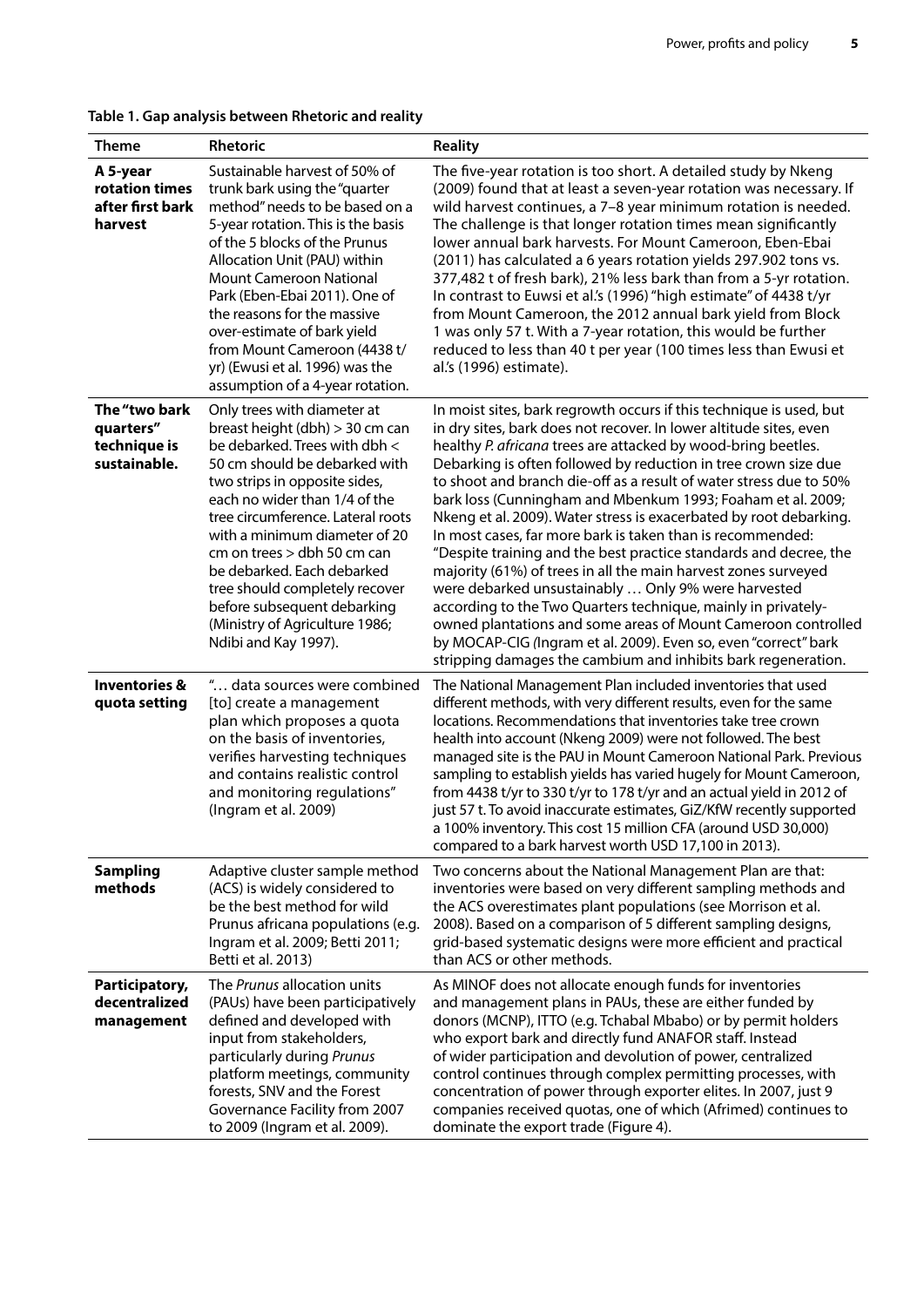

**Figure 3. Bark harvesters get paid a fraction of the FOB price per kg of bark paid to elite exporters, even if differences in bark moisture content are taken into account. The lowest prices are paid to harvesters in remote sites. Around Mount Cameroon, where bark harvesters are most organized, there are just 48 active harvesters out of a population of over 100,000 people. None of the harvesters exploiting bark on Tchabal Mbabo are local people. In 2014, all 22 bark harvesters on Tchabal Mbabo were from Bui division, NW Cameroon.**

Mbenkum 1993). In 1994, new forestry regulations were introduced in Cameroon. These included classifying *P. africana* as a 'special forestry product'. Controls were put in place on harvest and export through annual, non-renewable, tonnage-based exploitation permits for dried bark harvested within specific allocated zones.6 During phase 3 (1995– 2006) Kenya nominated *P. africana* for CITES App II listing in 1994 and this was passed in 1995. This required monitoring of *P. africana* trade and the species was placed on the IUCN Red List (as vulnerable (A1cd)).

Phase 4: 2007–2010: The EU ban in 2007 was necessary to enable *P. africana* stocks to recover, created serious concerns amongst exporter elites, European pharmaceutical companies and high level

MINOF policymakers. At the time of the EU ban, the lack of a separate supply chain for cultivated *P. africana* bark had resulted in the concentration of power over *P. africana* production through wild harvest (Figure 3), rather than devolving profits and production to the thousands of farmers who cultivate *P. africana*. Based on interviews carried out in NW Cameroon, 80% of the actors said they knew why the EU trade ban was implemented (Anoncho 2014). Awareness about the reasons for the ban is high (poor *P. africana* management, no evidence of sustainable exploitation, Cameroon not respecting the attributed quota, and the quality exported was not the best due to bark substitution). Those most affected by EU ban were a powerful Cameroonian elite and the European pharmaceutical companies processing *P. africana bark*. The result was a process of lobbying, advocacy to overturn the ban: a mutiny over the bounty characterized by advocacy dressed up as research (Table 2).

<sup>6</sup> Fauna and Fisheries Regime (Law No 94/01 of January 20th, 1994) and Decree No 94/436 (August, 23rd 1994).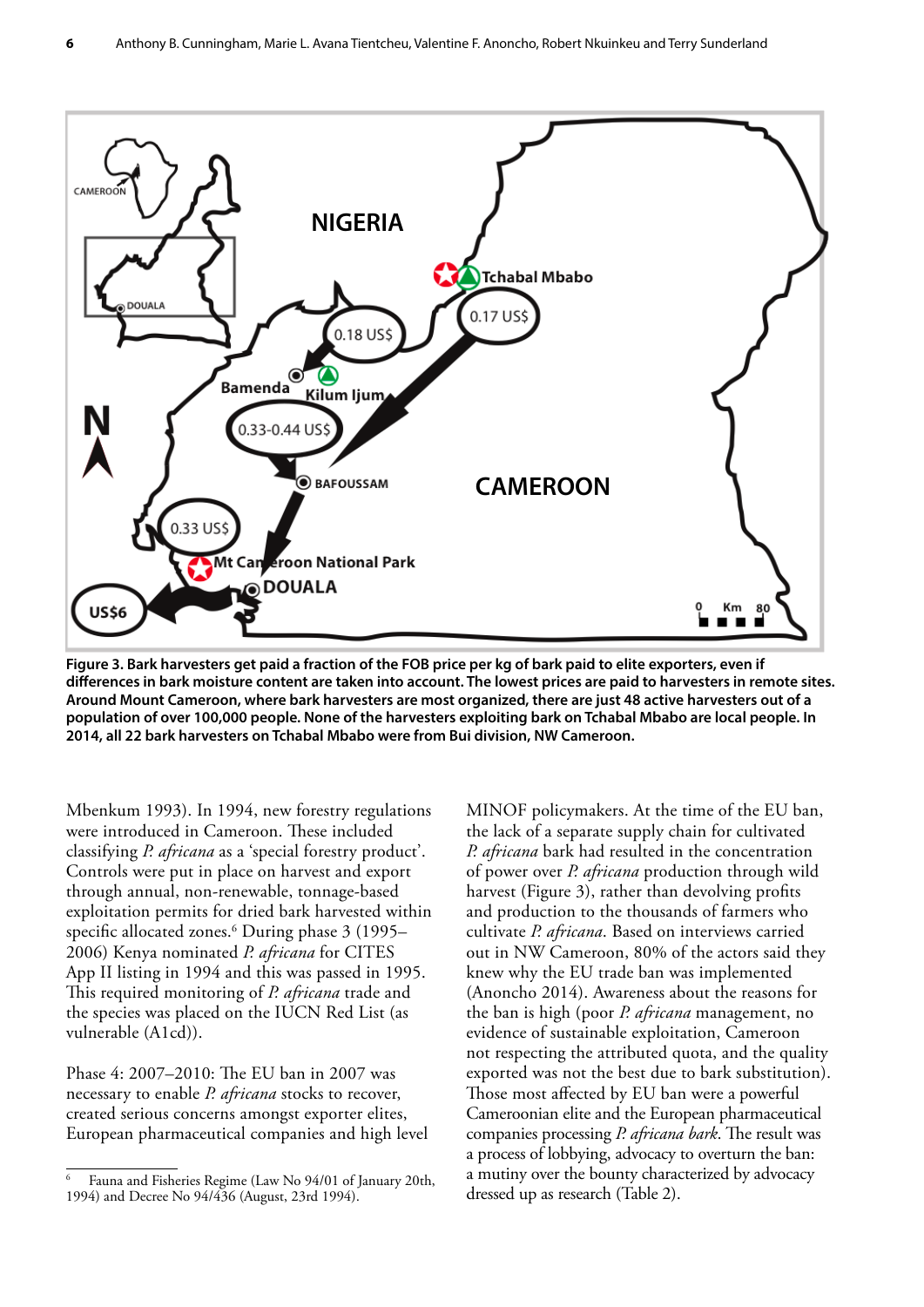<span id="page-14-0"></span>

**Figure 4. The more things change, the more they stay the same – Despite some diversification, a virtual monopoly over** *P. africana* **exports by exporter elites continues to be the case.**

Phase 5: 2011 and beyond. The question remains on how to go forward following advocacy and lobbying that overturned an effective international policy instrument (the EU ban on trade) that would have allowed *P. africana* stocks to recover? Instead of decentralization through local participation that was supposed to occur under the National Management Plan (Ingram et al. 2009), power and profits from commercial *P. africana* harvest are now in the hands of one or two elite exporters, and are now more centralized than at any time since the period 1976–1986.

#### **3.3 Plus ça change, plus c'est la même chose**

Following the announcement of the EU ban in 2007, the Government of Cameroon wrote to the EU in May 2007 undertaking to restrict the harvesting of *Prunus africana,* promising that: "rigorous monitoring and strict control of harvests in situ, will continue".7 While district and national bans are relatively easy to lift through the influence of political elites, the 2007 EU ban required international influence for it to be lifted. Inventory and monitoring activities also need to be funded if they are to be conducted and sustained. The tool needed by MINOF to convince the EU's Scientific Review Group (SRG) required needed international brand power and credibility. Instead of welcoming the 2007 EU ban as a positive policy change in the face of poor governance, CIFOR supported two MINOF staff, accompanied by a CIFOR researcher to lobby at the CITES Review of Significant Trade Recommendations meeting at Lake Naivasha, Kenya (8–11 September 2008).

In the following month, the Minister of Forestry and Wildlife requested that FAO lead a process to support the development of a management plan that would result in the lifting of the EU ban. FAO commissioned CIFOR to undertake the work. As Ingram (2014) describes, "this forced actors to work together to *bricolage* new governance arrangements, dictated by international conventions and based on revised formal regulations, customary best practices and projects. The resulting arrangements appear a framework for more sustainable livelihoods in the long term". From an institutional perspective, "*bricolage*" was not good enough. There were many reservations about the poor quality of the report within CIFOR and it was recommended that the report should not be released. However, as a tool for advocacy and lobbying, the National Management Plan was ideal. Released through the FAO website under the CIFOR/FAO brand, it was submitted to the EU Scientific Review Group (SRG). The EU-SRG, unaware of concerns about the quality of the "*bricolage*" report, accepted it at face value and in 2010, agreed to lift the EU trade ban. Recent interviews with high-level decision-makers in Cameroon and Europe attest to the important role the Ingram et al. (2009) report had in influencing the EU-SRG to lift the trade ban.

The gaps between rhetoric and reality continue to be apparent in advocacy about *P. africana* and livelihoods, sustainable wild harvest and policies on "incentive based conservation" (Tables 1 and 2). In terms of supply chains, geographic distance helps the pharmaceutical companies look "clean

<sup>0822/</sup>L/MINFOF/SG/DF/SDAFF/SN. Implementation of CITES Convention in the European Union - consultation on the importation of Prunus africana into the European Union. 2 May 2007.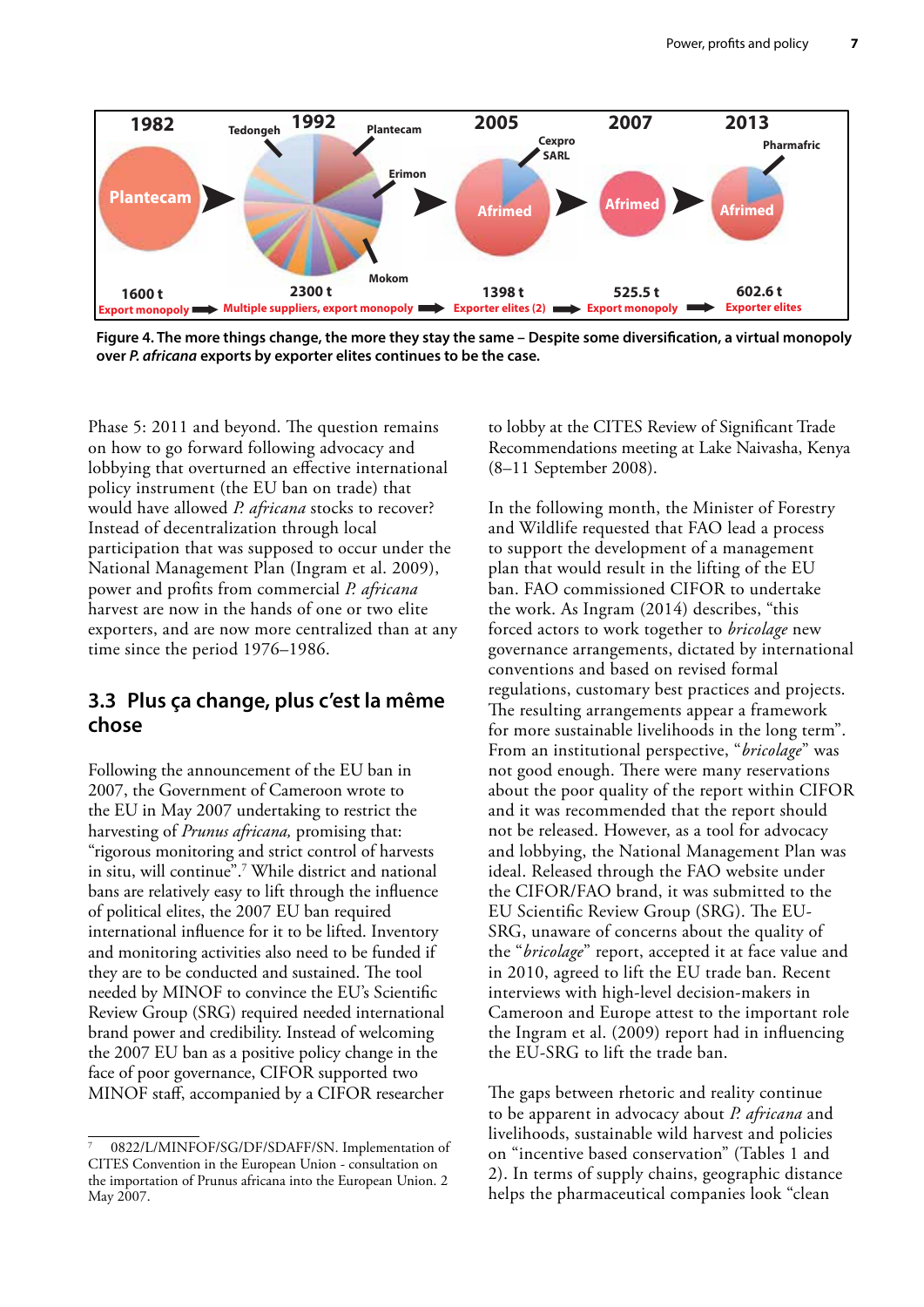| <b>Theme</b>                                                                                                                       | Rhetoric                                                                                                                                                                                                                                                                                                                                                                              | <b>Reality</b>                                                                                                                                                                                                                                                                                                                                                                                                                                                                                                                                                                                                                                                                                                                                                |
|------------------------------------------------------------------------------------------------------------------------------------|---------------------------------------------------------------------------------------------------------------------------------------------------------------------------------------------------------------------------------------------------------------------------------------------------------------------------------------------------------------------------------------|---------------------------------------------------------------------------------------------------------------------------------------------------------------------------------------------------------------------------------------------------------------------------------------------------------------------------------------------------------------------------------------------------------------------------------------------------------------------------------------------------------------------------------------------------------------------------------------------------------------------------------------------------------------------------------------------------------------------------------------------------------------|
| <b>Evidence of</b><br>unsustainable<br>harvest as a<br>basis for the<br>2007 EU trade<br>ban.                                      | "News of the destructive and large<br>harvests in 2005 and 2006 reached<br>conservation organizations, CITES<br>and the EU, stoking fears, at the time<br>unsubstantiated by evidence, of<br>unsustainable trade"(Ingram 2014)                                                                                                                                                        | For decades, research studies have provided evidence<br>for destructive and unsustainable commercial harvest<br>of P. africana, in Cameroon ((Ewusi et al. 1992; Ewusi,<br>1996; Tchouto 1996; Nkeng 2009), Equatorial Guinea<br>(Sunderland and Tako 1999) and Madagascar (Walter and<br>Rakotonirina 1995). Stewart's (2001) matrix population<br>modeling study concluded that continued harvest of<br>bark from large trees was totally unsustainable. This and<br>other evidence was summarized in the CITES Significant<br>Trade Review (Cunningham 2005) tabled at the CITES<br>meeting in Lima (2006).                                                                                                                                                |
| Impact of the<br>2007 EU Trade<br>ban                                                                                              | The EU ban was "a tragedy for<br>livelihoods  abruptly ending exports<br>and leading to a two-year period of<br>uncertainty with little to no income for<br>any actors in the chain" (Ingram 2014)                                                                                                                                                                                    | Almost half (46%) of the actors in the P. africana supply<br>chain considered the EU trade ban a fair decision, with a<br>further 14% considering that the EU ban was predictable,<br>given the destructive exploitation of P. africana stocks<br>(Anoncho 2014). Only 5% of respondents said the EU<br>decision was unfair. In NW Cameroon, which is more<br>remote than Mount Cameroon area in the southwest,<br>there is a high level of awareness of the 2007 EU ban, with<br>54% of actors aware during 2007 with an additional 38%<br>becoming an aware of the EU ban in the years after the<br>ban was in place.                                                                                                                                       |
| <b>Development</b><br>& release of<br>the National<br><b>Management</b><br>Plan (NMP) in<br>order to have<br>the EU ban<br>lifted. | The 2007 EU ban "forced actors to work<br>together to 'bricolage' new governance<br>arrangements, dictated by international<br>conventions and based on revised<br>formal regulations, customary best<br>practices and projects. The resulting<br>arrangements appear a framework for<br>more sustainable livelihoods in the long<br>term" (Ingram 2014)                              | It was recommended that the "bricolage" report should not<br>be released as it included inventories based on different<br>methods and recommended harvest quotas for forests<br>such as Kilum-Ijum forest reserve where Steward (2001)<br>had clearly shown harvest was unsustainable. Rather than<br>being a "framework for more sustainable livelihoods in<br>the long term", the report was primarily used as a tool to<br>convince the EU's SRG to lift the ban on P. africana bark<br>imports into the EU.                                                                                                                                                                                                                                               |
| <b>National</b><br><b>Management</b><br>Plan as a<br>regional<br>model                                                             | The National Management Plan for P.<br>africana in Cameroon is a "pragmatic<br>management plan for the sustainable<br>exploitation of Prunus africana in<br>the short and long term. This plan is<br>innovative for Cameroon. It is also<br>relevant for all countries in Africa<br>where Prunus potentially could be<br>exploited".                                                  | Although the management plans within Prunus allocation<br>units (PAUs) are the basis of continued wild harvest, it<br>was apparent from CIFOR research (Cerruti et al. 2008)<br>published before the National Management Plan (Ingram<br>et al. 2009) of the massive gap between goals of the<br>1994 Forestry Policy, which required detailed forest<br>management plans (FMPs) from logging companies and<br>the reality. A total of 14 years after the legislation was<br>in place, the government had still not implementing<br>"effective minimum sustainability safeguards and that, in<br>2006, 68% of the timber production was still carried out<br>as though no improved management rules were in place".<br>The same applies to P. africana today. |
| <b>Harvest</b><br>within<br><b>National Parks</b><br>as a policy<br>outcome of<br>the National<br><b>Management</b><br>Plan.       | Commercial harvest of P. africana bark<br>within Mount Cameroon National<br>Park (MCNP) should be permitted<br>"due to the livelihood and cultural<br>aspects associated with Prunus<br>africana exploitation and seeks to<br>boost community participation in<br>the management and protection of<br>the resources of the park, as well as<br>generate income" (Ingram et al. 2009). | As recommended over 20 years ago, commercial harvest<br>should be phased out of Mount Cameroon National<br>Park and forest reserves in favor of cultivation by local<br>farmers (Cunningham and Mbenkum 1993). While on-<br>farm P. africana is building up, licensed seed and wildling<br>harvesters should be allowed to collect seed and wildings<br>from MCNP to supply locally run nurseries around the<br>national park.                                                                                                                                                                                                                                                                                                                                |

#### **Table 2. Mutiny over the bounty: Lobbying and advocacy rhetoric as a strategy to overturn the 2007 EU ban.**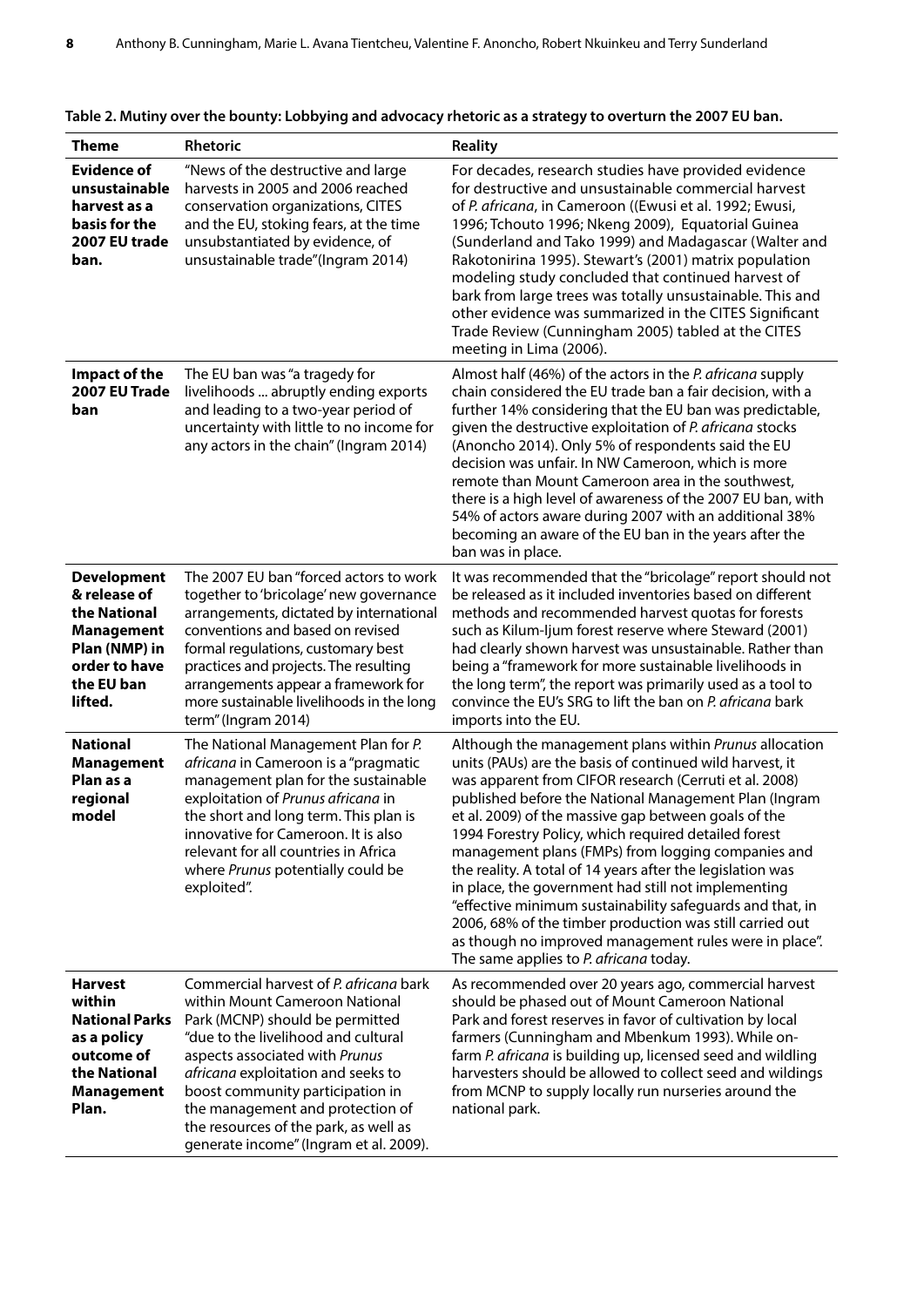

**Figure 5. Average prices paid per kg for** *P. africana* **bark to harvesters and "exporters" (from Ingram 2014) plotted against the USD/FCFA exchange rate, also indicating prices paid to elite exporters, which despite the decline in the value of the FCFA to the USD, have doubled from USD 3 per kg to USD 6 per kg between 2000 and 2014. Bark harvesters, with limited bargaining power over elite exporters and no information on prices paid by European importers, have to be "price takers". Elite exporters in turn argue that as they pay costs for inventories and management plans (with the exception of Mount Cameroon), they need to pay a low price for bark.** 

and green". In fact, Meuer (2008) points out, international pharmaceutical companies get most of the benefits while eluding both the responsibility and the costs of inventories, monitoring and management associated with managed sustainable harvest. Production of advocacy YouTube videos produced with funding from European and North American pharmaceutical companies<sup>8</sup> (ITTO-CITES 2009) and by Bioversity International<sup>9</sup> (Loo 2011) contributes to the idealistic rhetoric about sustainable wild harvest.<sup>10</sup> Neither video mentions the need for cultivation as a long-term solution. Loo (2011), for example, cites the 2007 EU ban as the reason why MOCAP harvesters haven't been using their bark-processing machine, thus adding value locally. However, the reason for non-use of the machine is that buyers will not purchase milled bark because it is easily adulterated and obscures the identity of the source species. Advocacy using the National Management Plan (Ingram et al.

2009) and lifting of the 2007 EU ban not only created a windfall for elite exporters, it also placed pressure on MINOF and ANAFOR to request the EU and CITES for larger quotas. While *P. africana* exports were allowed from Cameroon, DRC and Uganda, no quotas were awarded by CITES to Burundi, Madagascar, Kenya or Equatorial Guinea (CITES 2012). This created a global shortage of *P. africana* bark, pushing up bark prices and increasing Cameroon's global share of the *P. africana* market, from an average of 38% between 1995 and 2004 to 72.6% (658.6 t) in 2012. In 2000, for example, Plantecam sold exported *P. africana* bark for CFA 2000 per kg (USD 3 per kg<sup>11</sup>). Lifting the EU ban was conditional on a reduced quota of 150 t for 2010, 280 t in 2011 and 658 t in 2012. In February 2014, National Forestry Development Agency (ANAFOR) requested that the SRG increase the annual quota to 1092 t. This would be worth USD 6.5 million at the current price of USD 6 per kg.

<sup>8</sup> http://www.youtube.com/watch?v=VyGUMPGYQ6o

<sup>&</sup>lt;sup>9</sup> http://www.youtube.com/watch?v=LZLMc8eLgG8<br><sup>10</sup> But see the following for an elternative view http:/

But see the following for an alternative view: http://www. youtube.com/watch?v=WmoSPOEFvMY

At the 2000 exchange rate of 650 FCFA =  $1$ USD.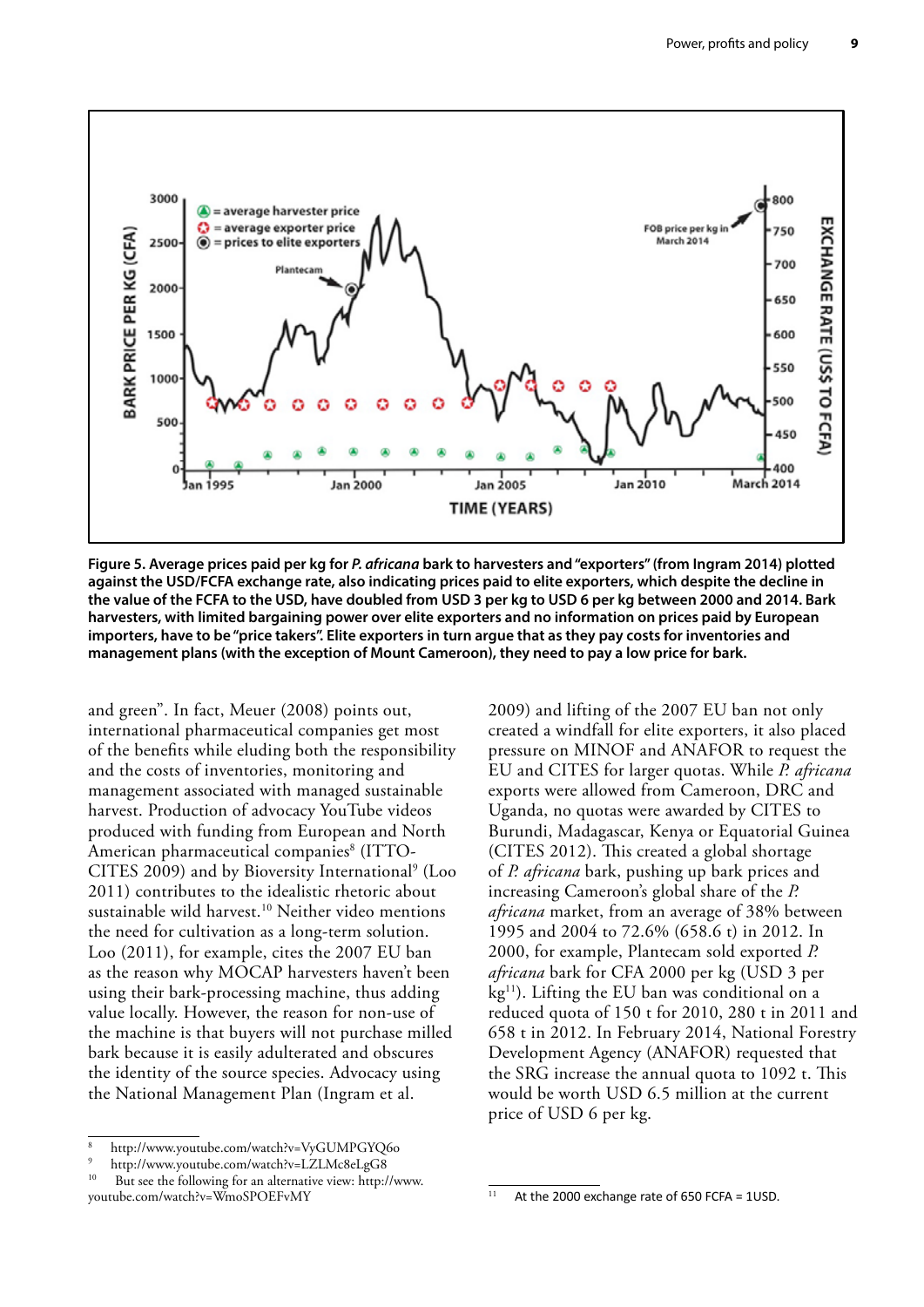| <b>Theme</b>                                                                             | Rhetoric                                                                                                                                                                                   | <b>Reality</b>                                                                                                                                                                                                                                                                                                                                                                                                                                                                                                                                                                                                                                                                                                                                                                                                                                                                                                                                                                                                                            |
|------------------------------------------------------------------------------------------|--------------------------------------------------------------------------------------------------------------------------------------------------------------------------------------------|-------------------------------------------------------------------------------------------------------------------------------------------------------------------------------------------------------------------------------------------------------------------------------------------------------------------------------------------------------------------------------------------------------------------------------------------------------------------------------------------------------------------------------------------------------------------------------------------------------------------------------------------------------------------------------------------------------------------------------------------------------------------------------------------------------------------------------------------------------------------------------------------------------------------------------------------------------------------------------------------------------------------------------------------|
| Trade from cultivated<br>P. africana stocks                                              | Significant quantities<br>of bark in the export<br>trade are from<br>cultivation                                                                                                           | The majority of exported bark is from wild harvest. Although many<br>farmers have planted P. africana since 1977 (Cunningham and<br>Mbenkum 1993) and cultivation is a viable economic proposition<br>(Cunningham et al. 2002), relatively few farmers are harvesting bark<br>for sale. Some are so discouraged by poor prices they are paid for<br>bark that they are cutting down their trees for use as timber (personal<br>communication from P. Tchouto, 2014). In west Cameroon, although<br>more than 94% of farmers plant, at least 90% of P. africana bark is<br>still exploited from the forest (ICRAF/IRAD/University of Dschang<br>2008). Approximately 70% had never been harvested (Ingram et al.<br>2014). The EU ban stimulated commercial farmers and pharmaceutical<br>companies to consider partnerships for cultivation (Ingram 2014).<br>Separate supply chains for cultivated bark, and farmers groups who<br>cooperate in selling container loads of traceable high-quality bark for<br>fair prices, are required. |
| Use of the<br>"regeneration tax"                                                         | The regeneration<br>tax funds P. africana<br>cultivation                                                                                                                                   | Most informants are unclear about what happens to this tax. It is<br>collected specifically to fund reforestation efforts for P. africana, yet<br>MINFOF admit that they do little or no work of this kind.                                                                                                                                                                                                                                                                                                                                                                                                                                                                                                                                                                                                                                                                                                                                                                                                                               |
| Recognition of<br>extensive P. africana<br>cultivation by local<br>farmers               | "These facts<br>demonstrate the<br>previously<br>unrecognized<br>large-scale of<br>domestication"<br>(Ingram 2014)                                                                         | The extent of P. africana cultivation by local farmers was recognized<br>over 20 years ago (Cunningham and Mbenkum 1993). A follow-up<br>study showed that P. africana cultivation was an economically viable<br>option (Cunningham et al. 2003). However the production potential of<br>planted stands is still poorly documented.                                                                                                                                                                                                                                                                                                                                                                                                                                                                                                                                                                                                                                                                                                       |
| Conservation of P.<br>africana genetic<br>diversity                                      | Cutlivated stocks of<br>P. africana are "an<br>important genetic<br>source" (Ingram et al.<br>2009; Ingram 2014)                                                                           | For years, Plantecam supplied seed to farmers. However, seed<br>collection has been primarily opportunistic and not based on a<br>systematic attempt at genetic selection, thus the genetic value of<br>much cultivated stock is unknown. A comparative analysis of genetic<br>diversity among cultivated and natural stands in the northwest<br>region indicated no significant difference, indicating that the current<br>domestication strategy helps conserve the genetic diversity found in<br>natural populations (Avana et al. 2008)                                                                                                                                                                                                                                                                                                                                                                                                                                                                                               |
| Cultivated P. africana<br>trees should be<br>considered wild for<br>permitting purposes. | Cultivated trees are<br>the first generation<br>from wild collected<br>seed or wildings,<br>so should be<br>considered wild and<br>must come under<br>MINFOF wild harvest<br>permit system | This may be a strategy to get additional taxes and retain control,<br>rather than allow decentralized production and trade through<br>separate, traceable supply chains. Separate supply chains have been<br>implemented for farmed CITES listed species as diverse as orchids<br>and crocodiles and are possible for Aquilaria resin (agarwood) as well<br>(Espinoza et al. 2014).                                                                                                                                                                                                                                                                                                                                                                                                                                                                                                                                                                                                                                                       |
| Debarking of<br>cultivated trees &<br>the "two quarters<br>method"                       | Farmers are so used<br>to hearing about<br>the "two quarters<br>methods" that they<br>want to apply this to<br>trees on farm.                                                              | It is likely to be more economically viable to fell cultivated P. africana<br>trees, to harvest 100% of bark, sell the timber and branchwood (for<br>timber and fuel).                                                                                                                                                                                                                                                                                                                                                                                                                                                                                                                                                                                                                                                                                                                                                                                                                                                                    |

|  | Table 3. Green production and red herrings: A reality check on P. africana cultivation. |  |  |
|--|-----------------------------------------------------------------------------------------|--|--|
|--|-----------------------------------------------------------------------------------------|--|--|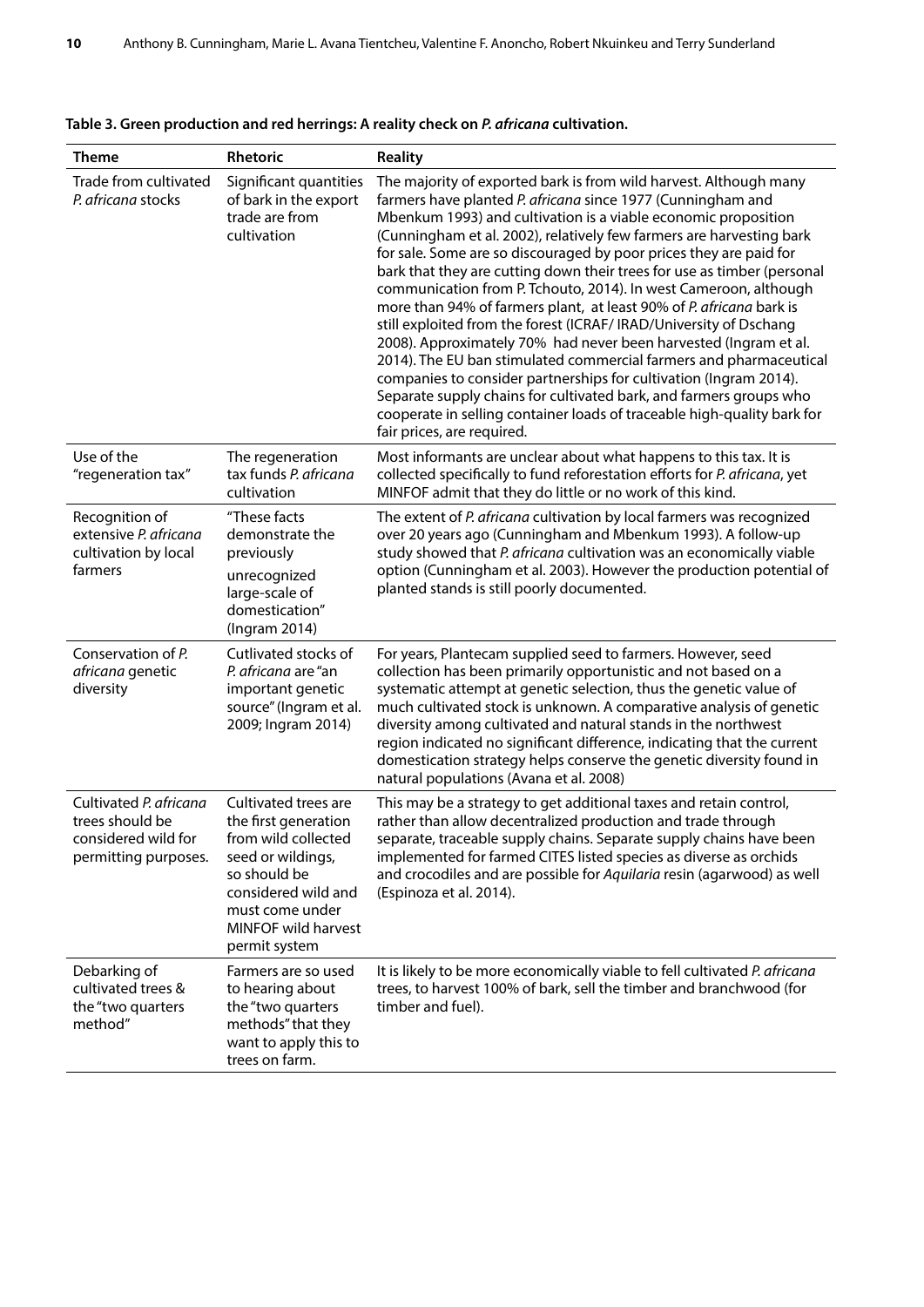#### <span id="page-18-0"></span>**3.4 Back to the future: cultivating a green economy**

There is general consensus between researchers, advocacy groups and farmers that cultivation is necessary to sustain future trade. Over 20 years ago, detailed recommendations were made for a shift from wild *P. africana* bark harvest to supplies from cultivated stocks (Cunningham and Mbenkum 1993). Although many of those recommendations were followed by ICRAF (Gyau et al. 2013), the Limbe Botanic Garden (Sunderland et al. 2002) and many other local organizations, gaps in understanding about cultivation remain (Table 3). The biggest gap of all is the lack of a separate supply chain for cultivated *P. africana* bark. Re-instating an EU ban on wild harvested bark exports with a traceable supply chain in place would produce a very different outcome. Local farmers are overwhelmingly in favor of selling their bark at a fair price and avoiding the taxes currently imposed on wild harvested bark. These taxes represent 57% of the farm-gate price for cultivated bark (Figure 6). With tagging of cultivated trees, the process of developing a separate supply chain for cultivated *P. africana* bark is underway.

Yet at the local livelihood level, far more people would benefit, with considerably less effort, from policy changes and market access that encouraged cultivation. In 2008, before CIFOR's involvement in developing the National Management Plan started, it was recommended that CIFOR's *P. africana* research focus on cultivation, not on wild harvest, on the basis of recommendations over the past 20 years that cultivation was the most practical way of sustaining supplies (Cunningham and Mbenkum 1993; Cunningham et al. 2002). This advice was ignored; the National Management Plan was produced, and the EU ban was lifted after 3 years. It is in the best interest of pharmaceutical companies whose customers are increasingly aware of Fair Trade and "green economies" to help develop traceable supply chains for cultivated *P. africana* bark. This is sorely needed. From 2003 to 2011, the source of more than half (57%) of the *P. africana* bark exported from 2003 to 2011 was unknown, as no official distinction was made between legal and illegally harvested bark (Ingram 2014). The current GiZ/PSMNR-SW-funded inventory of *P. africana* on farms is therefore very timely as is the availability of new technologies that can facilitate tracking, such as barcoding and smartphones used to read barcodes on sealed bags of cultivated bark.



**Figure 6. Bark production from cultivation will bring better profits with less effort as long as government officials allow cultivated** *P. africana* **to be recognized as cultivated and not "wild because they are first generation produced from wild collected wildings or seed".**

# **4 Discussion**

Worldwide, there are many instances where research or monitoring have failed to influence policy decisions or positive actions on natural resource use or conservation. Linklater's (2003) global synthesis of rhino research, for example, showed that all rhino species were declining while rhino research outputs had increased. *P. africana* is a similar case of the "knowing but not doing" gap. Habel et al. (2013), identified not one gap, but three gaps between conservation science and conservation action: (i) the "knowing-doing gap"; (ii) a thematic gap between the topics addressed by conservation science and the problems faced in conservation; and (iii) a disciplinary gap, with Habel et al. (2013) calling for interdisciplinary research at multiple scales in the field of biodiversity and conservation science. In the *P. africana* case, bridging the "'knowing-doing gap' requires transdisciplinary research (Max-Neef 2005) that goes way beyond conservation science into political ecology and environmental economics.

In 1994, when *P. africana* was listed in CITES Appendix II at CoP9, many factors related to "nondetriment findings" (NDF) were known. These were: (i) the scale of the commercial bark trade on stocks depleted by habitat loss and destructive harvest; (ii) that *P. africana* populations across Africa and Madagascar were chemotypically (Martinelli et al. 1986) and genetically distinct (Barker et al. 1992); (iii)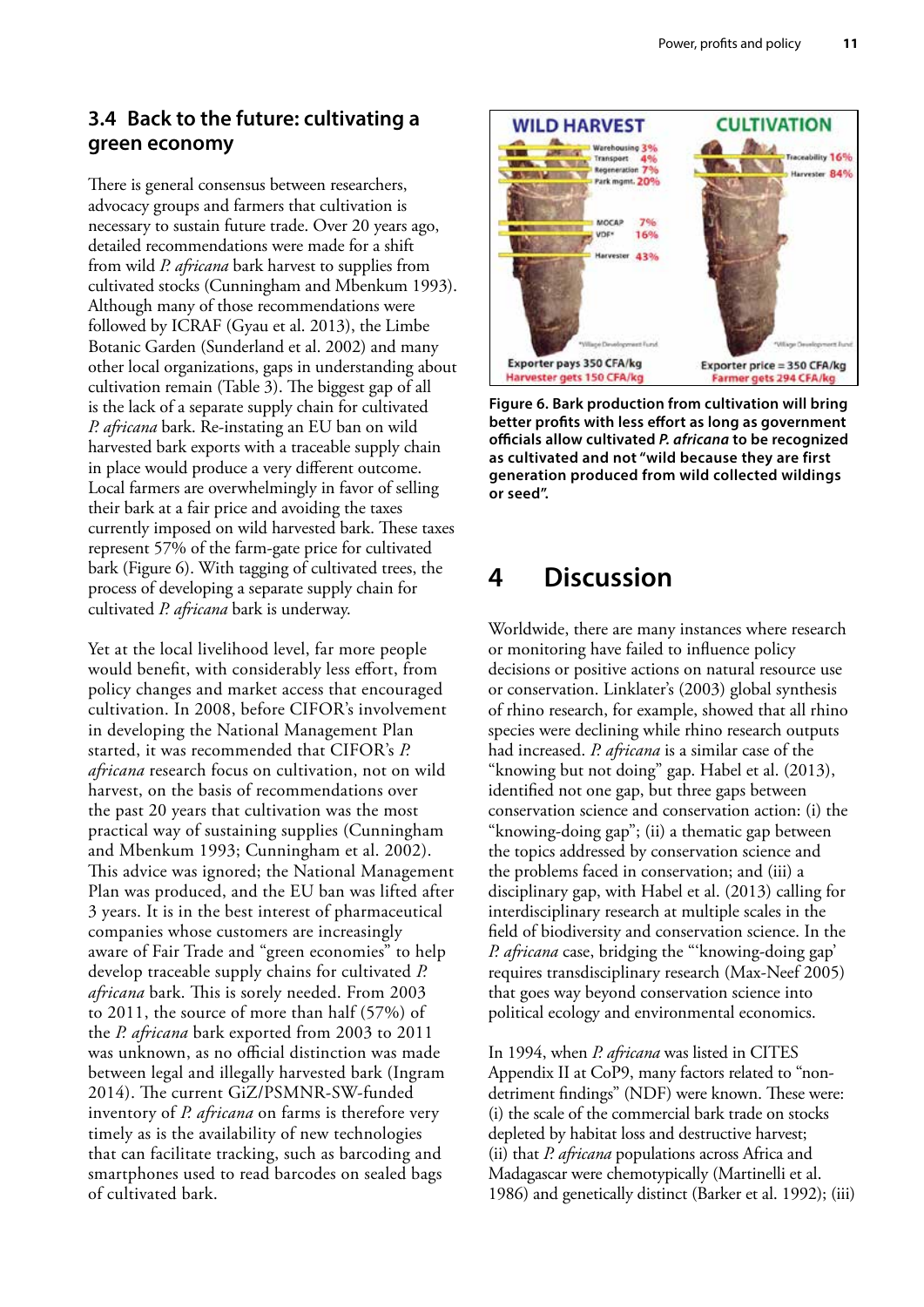that bark regeneration in drier sites was limited and crown die-back occurred; (iv) that poor governance was a key factor behind over-harvest, including within high conservation priority areas and (v) that small-scale farmers in Cameroon were producing many *P. africana*  in agroforestry systems and it was important to phase out harvesting of wild stocks and shift to bark exports from cultivated stocks (Cunningham and Mbenkum 1993; Tchoundjeu et al. 2002).

What wasn't fully appreciated then, but is known now, are six additional factors that need to be considered in NDF. First, climate change influences on *P. africana* populations (Mbatude et al. 2012; Vinceti et al. 2013). The range of the species has been affected by past climate change and the modeled distribution of *P. africana* indicates that the species is likely to be negatively affected in future, with an expected decrease in distribution by 2050 (Vinceti et al. 2013). Second, although pioneering work had been undertaken on chemotypic (Martinelli et al. 1986) and genetic variation in *P. africana* (Barker et al. 1994), the extent of variation across different sites, and the need for conserving this variation of *P. africana* populations remains. This genetic and chemotypic variation reflects ancient dispersal routes and evolution of *P. africana* in separate and vulnerable montane forest "islands" in Africa and Madagascar (Kadu et al. 2011, 2012a, b; Vinceti et al. 2013). Third, current destructive harvesting practices affect the reproductive future and genetic diversity of exploited populations (Farwig et al. 2008). Fourth, matrix population modeling based on fieldwork in Cameroon showed that *P. africana*  population growth rates are most sensitive to death or low survival rates of the large trees producing the most seed and that exploitation of large *P. africana* trees is unsustainable and leads to population decline (Stewart 2001). Fifth, that due to the cyanogenic glycosides it contains, *P. africana* is a fundamentally important species in the diet of rare primates such as red colobus (Chapman and Chapman 1999; Chapman et al. 2003) and black-and-white colobus monkeys (Fashing 2004). Six, two types of additional "collateral damage" accompanying *P. africana* harvest are not being taken into account:

- bushmeat hunting;
- felling of "ladder trees" and the lianas that bind them together.

All *P. africana* harvesters are men, often with hunting experience. In Mount Cameroon National Park, and possibly elsewhere, harvesters are encouraged to climb *P. africana* trees using makeshift ladders using local materials (small trees bound with lianas).

A 1000 t quota represents an estimated 18,000 *P. africana* trees being debarked, as many "ladder trees" felled and at least two lianas per ladder (36,000 lianas). This may have no effect on species populations or the forest, but it does need attention. Finally, despite the firm recommendation that no *P. africana* harvesting should take place within the areas set aside for Afromontane forest conservation (Cunningham and Mbenkum 1993), commercial *P. africana* bark harvest would be allowed to continue within Mount Cameroon National Park (Eben-Ebai 2011) and Nkom-Wum Forest Reserve, Mount Manenguba. MINFOF would continue to permit commercial bark harvest (Bellekwang 2006).

The decision made at the 42nd Meeting of the European Union Scientific Review Group (SRG) on 7 December 2007, where the EU decided to ban importation of *P. africana* bark, stimulated an unprecedented level of lobbying and rhetoric in order to overturn the EU decision. Decisions based on advocacy rather than on research and action to develop separate supply chains for *P. africana* farmers has delayed a lasting solution for a sustainable *P. africana* trade. Globally, virtually all major sources of tree bark in commercial trade have made the transition from cultivation in agroforestry systems or plantations (i.e. wattle, cinnamon, cassia, quinine). Over twenty years ago, recommendations were made that *P. africana* follow the same path and that wild harvest within conservation areas should cease (Cunningham and Mbenkum 1993), yet most research has focused on wild harvest. In many ways, the *P. africana* case is replete with ironies, contradictions and unintended consequences.

Why is there such a disconnect between policymakers and lobby groups, and what is really happening in the forest? In Cameroon, there are many parallels between policy and practice of trade in timber and in *P. africana* bark. As Cerruti et al. (2008) points out for timber, Cameroon "needs more than approved management plans". So does *P. africana*. In Madagascar, powerful elites have subverted regulations on *P. africana* harvest and trade (Neimark 2010). Médard's (1992) characterization of the 'political entrepreneur' who merges his roles as politician, government official, and businessman is particularly useful in the *P. africana* case. The export of forest resources (such as timber and medicinal barks from *Prunus africana* and *Pausinystalia yohimbe*) is an important source of revenue. So is development aid. Since Cameroon's independence, for example, Germany has provided  $\epsilon$  906.3 million to Cameroon.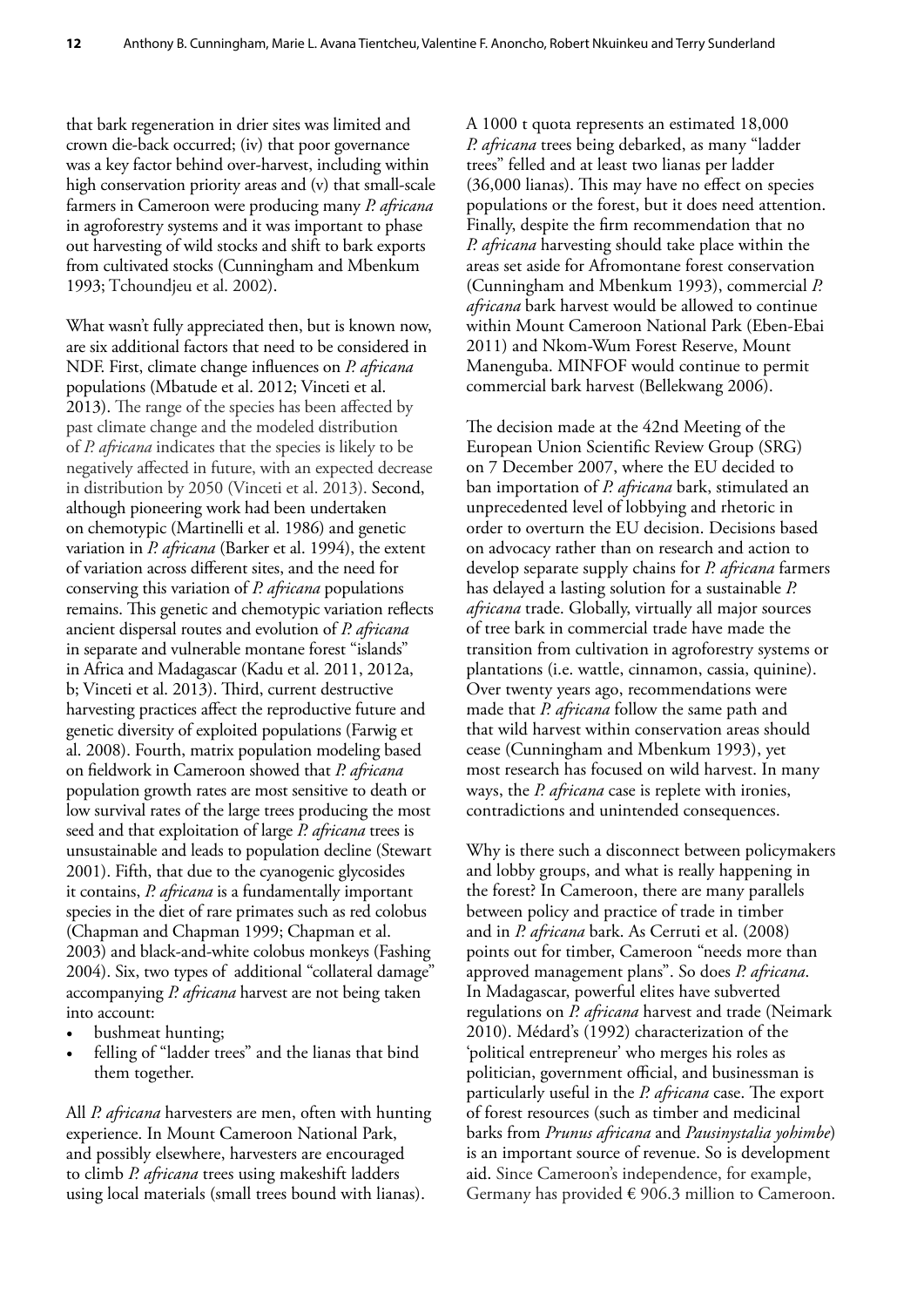Following an agreement signed in December 2013, Germany will make an additional contribution of  $\epsilon$ 94.5 million to Cameroon (2014–2016), specifically aimed at decentralized governance, sustainable use and rural development. The most influential stakeholders in the *P. africana* supply chain are government officials within MINFOF (including ANAFOR) and elite exporters. As Ingram (2014) eloquently describes:

Corruption feeds off and thwarts the statutory permitting procedures controlling access to the resource, monitoring and sanctioning. The high level of regulation of this high value trade and the small number of harvest areas, channels and actors through which the trade flows – provides a lucrative opportunity for corrupt officials. This then further exacerbates regulatory and customary failures. Corruption aggravates the challenges actors have to operate legally, promoting rather informality and illegality as a (slightly) easier and apparently profitable way of doing business. Corruption thus became an insidious, predictable but incalculable governance arrangement and may continue to do so under the revised Management Plan, as unprecedented power is channelled via government officials controlling inventories rather than participative inventories.

Lifting the ban on *P. africana* exports from Cameroon, while zero quotas were in place for competitor countries (such as Burundi, DRC and Kenya) created an ideal business opportunity for elite exporters. In theory, as with timber concessions in Cameroon, allocation of PAUs was meant to occur after an advertised, open, competitive bidding process. In practice, even where local organizations are involved, they have to link up with exporter elites who through MINFOF, are granted exploitation permits after the exporters have paid ANAFOR staff to conduct inventories on their behalf. In 2012, although Pharmafric was granted a quota in the remote, "resource rich frontier" of the Adamoua plateau (which has five PAUs) we were told that harvested quantities within their allocated PAU were far lower than they expected. Despite Afrimed having a history of paying low prices and of unsustainable *P. africana* bark harvests (Meuer 2008), it continues to be the dominant exporter. Afrimed is part of Afrigroup, a very wellconnected business consisting of four companies under the umbrella of a large Cameroonian bank. The irony of funds from the German development bank (KfW) subsidizing a profit making *P. africana* exporter linked to a Cameroonian bank seems to

have been lost in earlier policy dialogue. Owned by a Cameroonian entrepreneur, the Afrigroup wields significant influence well beyond forest products, through Afribank (created in 1998; annual turnover USD 1.8 million), Afrimed (created in 1995) with facilities in Bafoussam and Douala where the bark is stored and macerated before export), Afrilec SARL (an electronic goods importer) and Afriexchange (a foreign exchange business with capital of USD 201 million) (Anon 2005). Although banking, importing electronic goods and dealing in foreign exchange can be profitable businesses, there is no doubt that at exporting *P. africana* on a large scale is profitable too. The current price paid by a German company for a 20-foot container load of *P. africana* bark ((on basis FOB African origin or CIF European destination) is USD 6 ( $\in$  4.32) per kg on delivery in Hamburg with CITES documents (personal communication from J Brinckmann, 2014)). Cameroon's labor costs of chopping a ton of bark are a small proportion of this gross revenue. The cost of shipping a 20-foot container to Hamburg is around USD 2000, giving a significant profit margin. Prices paid to bark harvesters have not reflected international exchange rates, but for elite exporters, bark has become a hedge against the declining value of the FCFA (Figure 5). For example, the 2012 bark quota (658.675 t) would be worth over USD 3.9 million. It is no wonder, therefore, that a request was made through ANAFOR to the EU SRG in February 2014 to increase the 2014 quota to 1092 t, as this would be worth USD 6.5 million.

We now know more than enough to bridge the "knowing but not doing gap". Many of the problems that Ingram et al. (2009) sought to resolve – unsustainable harvest, quotas greater than wild sustainable stocks and low income to wild bark harvesters – persist. So do the contradictions between decentralization implicit in Cameroon's 1994 forestry law and highly centralized power over rights to harvest special forest products, including *P. africana*. But the ripple effects of assuming that Cameroon's wild harvest model (Ingram et al. 2009) can be applied elsewhere are serious. These include *P. africana* bark assessments that were carried out in and around national parks in Burundi and in DRC (Betti 2012; ITTO-CITES 2012). These conservation areas occur in Africa's most biodiverse ecoregion, with an extremely high number of threatened and endemic species. More than ever before, pragmatic policies need to be based on thorough research and on- theground reality checks.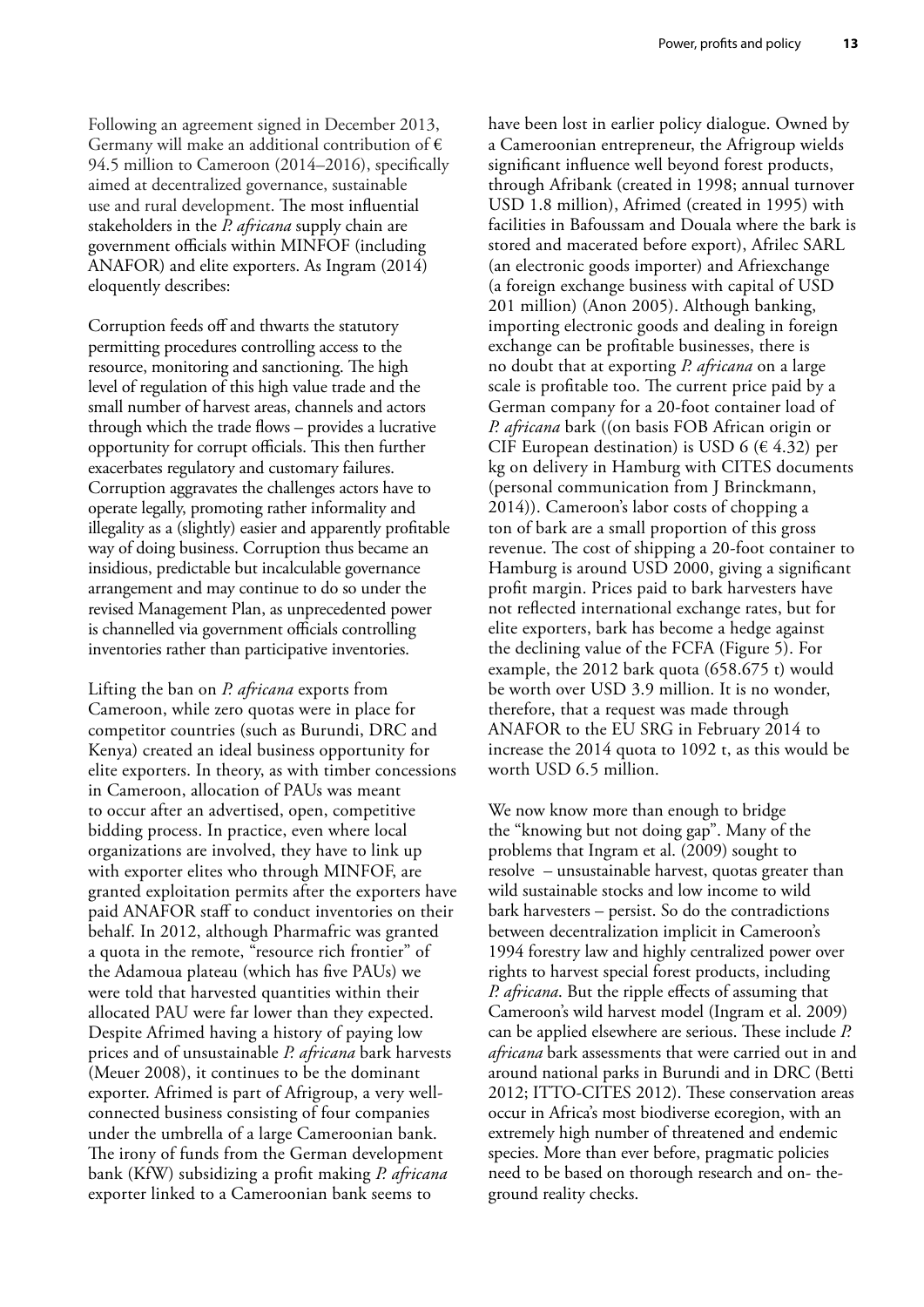# <span id="page-21-0"></span>**5 References**

- Abensperg-Traun M. 2009. CITES, sustainable use of wild species and incentive-driven conservation in developing countries, with an emphasis on southern Africa. *Biological Conservation* 142:948–63.
- Amougou A, Betti J-L, Ewusi BN, Mbarga N, Akagou Zedong HC, Fonkoua C, Mala AW and Nkouna AC. 2011. *Preliminary report on sustainable harvesting of* Prunus africana *(Roasaceae) in the Mount Cameroon National Park.* Report prepared for the National Forestry Development Agency (ANAFOR), the Cameroon CITES Scientific Authority for flora, for the project, Non-detriment findings for *Prunus africana* (Hook. F) Kalkman in Cameroon. [http://www.itto.int/files/user/cites/](http://www.itto.int/files/user/cites/cameroon/NDF_Prunus_ANAFOR_Mount_Cameroon1.pdf) [cameroon/NDF\\_Prunus\\_ANAFOR\\_Mount\\_](http://www.itto.int/files/user/cites/cameroon/NDF_Prunus_ANAFOR_Mount_Cameroon1.pdf) [Cameroon1.pdf](http://www.itto.int/files/user/cites/cameroon/NDF_Prunus_ANAFOR_Mount_Cameroon1.pdf)
- Anon. 2005. *Investment forum: Projects & financing.*  4-8 April 2005, Washington, DC 2005. The African Investment Corporation and The US Embassy in Cameroon. Accessed 4 July 2014. [http://www.africaninvestcorp.com/](http://www.africaninvestcorp.com/InteriorPages_FINAL.pdf) [InteriorPages\\_FINAL.pdf](http://www.africaninvestcorp.com/InteriorPages_FINAL.pdf)
- Anoncho FV. 2014. NTFP governance: The case of Prunus africana management i*n the northwest province of Cameroon.* [Masters thesis] Cameroon: University of Dschang.
- Avana ML. 2006. Domestication de Prunus africana: *Etude de la germination et du bouturage.* [PhD thèse] Cameroon: Université de Yaoudé 1.
- Barker NP, Cunningham AB, Morrow C and Harley EH. 1994. A preliminary investigation into the use of RAPD to assess the genetic diversity of a threatened tree species: *Prunus africana*. *Strelitzia* 1:221–30 *In* Huntley BJ, ed. *Botanical Diversity in Southern Africa.* National Botanical Institute, Pretoria.
- Belinga SJ and Mbarga NL. 2014. *Gestion durable et commerce de* Prunus africana *au Cameroun: Rapport sur les ACNP de 2011,2012 et 2013. Session du Groupe d'Examen Scientifique de la Commission Européenne : Bruxelles, le 27 février 2014*
- Bellewang EN. 2006. *Socio-economic impact of Prunus africana management in the Mount Cameroon region. A case study of the Bokwoango community.* [Masters thesis]. Stockholm, Sweden: Kungliga Tekniska Hogskolan.
- Betti J-L. 2011. *Premiers resultats sur le potentiel sur pied de Prunus africana (Rosaceae) dans la province du Nord-Kivu en Republique Democratique du*

*Congo. Rapport préparé par l'Institut Congolais pour la Conservation de la Nature (ICCN), Autorité Scientifique de la CITES en République Démocratique du Congo, dans le cadre du Projet "Avis de commerce non préjudiciable sur Prunus africana en RDC".*

- Betti J-L., Feruzi M, Rushemeza J, Rurantije A, Nzigiyimpa L, Ndabahagamye F, Ahishakiye J, Manariyo D, Buvyiruke E, Ndayishimiye JC, et al. 2013. Exploitable stock of *Prunus africana* stems in the Teza Forest, Kibira National Park, Burundi. *International Journal of Agriculture Innovations and Research* 2(3):317–26.
- Buchwaldt C. 1996.*Untersuchungen zum Vorkommen und zur intensitât der Rindennutzung von Prunus Africana am Mont Cameroon in Kamerun*. Fachbereich Biologie der Universität hamburg. Hamburg, Germany.
- Cerutti PO, Nasi R and Tacconi L. 2008. Sustainable forest management in Cameroon needs more than approved forest management plans. *Ecology and Society* 13(2):36. [online] URL: [http://www.](http://www.ecologyandsociety.org/vol13/iss2/art36/) [ecologyandsociety.org/vol13/iss2/art36/](http://www.ecologyandsociety.org/vol13/iss2/art36/)
- Chapman CA and Chapman LJ. 1999. Implications of Small-scale variation in ecological conditions for the diet and density of red colobus monkeys. *Primates* 40(1):215–31.
- Chapman CA, Chapman LJ, Rode KD, Hauckand EM and McDowell LR. 2003. Variation in the nutritional value of primate foods: Among trees, time periods, and areas. *International Journal of Primatology* 24: 317–33.
- Cunningham AB. 2005. *CITES Significant Trade Review of Prunus africana. In Review of Significant Trade in Specimens of Appendix-II Species.* Sixteenth Meeting of the Plants Committee, Lima (Peru), 3–8 July 2006. PC16 Doc.10.2. Available: www.cites.org/eng/com/ pc/16/E-PC16-10-02.pdf. 3–30.
- Cunningham AB, Ayuk E, Franzel S, Duguma B and Asanga C. 2002. *An economic evaluation of medicinal tree cultivation:* Prunus africana *in Cameroon.* People and Plants Working Paper No. 10. UNESCO, Paris, France.
- Cunningham AB and Cunningham M. 2000. Profits, *Prunus* and the prostate: International trade in tropical bark. *In* Zerner C, ed. *People, Plants and Justice: The Politics of Nature Conservation.* New York: Columbia University Press*.* 309–44
- Cunningham M, Cunningham AB and Schippmann U. 1997. *Trade in* Prunus africana *and the implementation of CITES.* German Federal Agency for Nature Conservation, Bonn, Germany.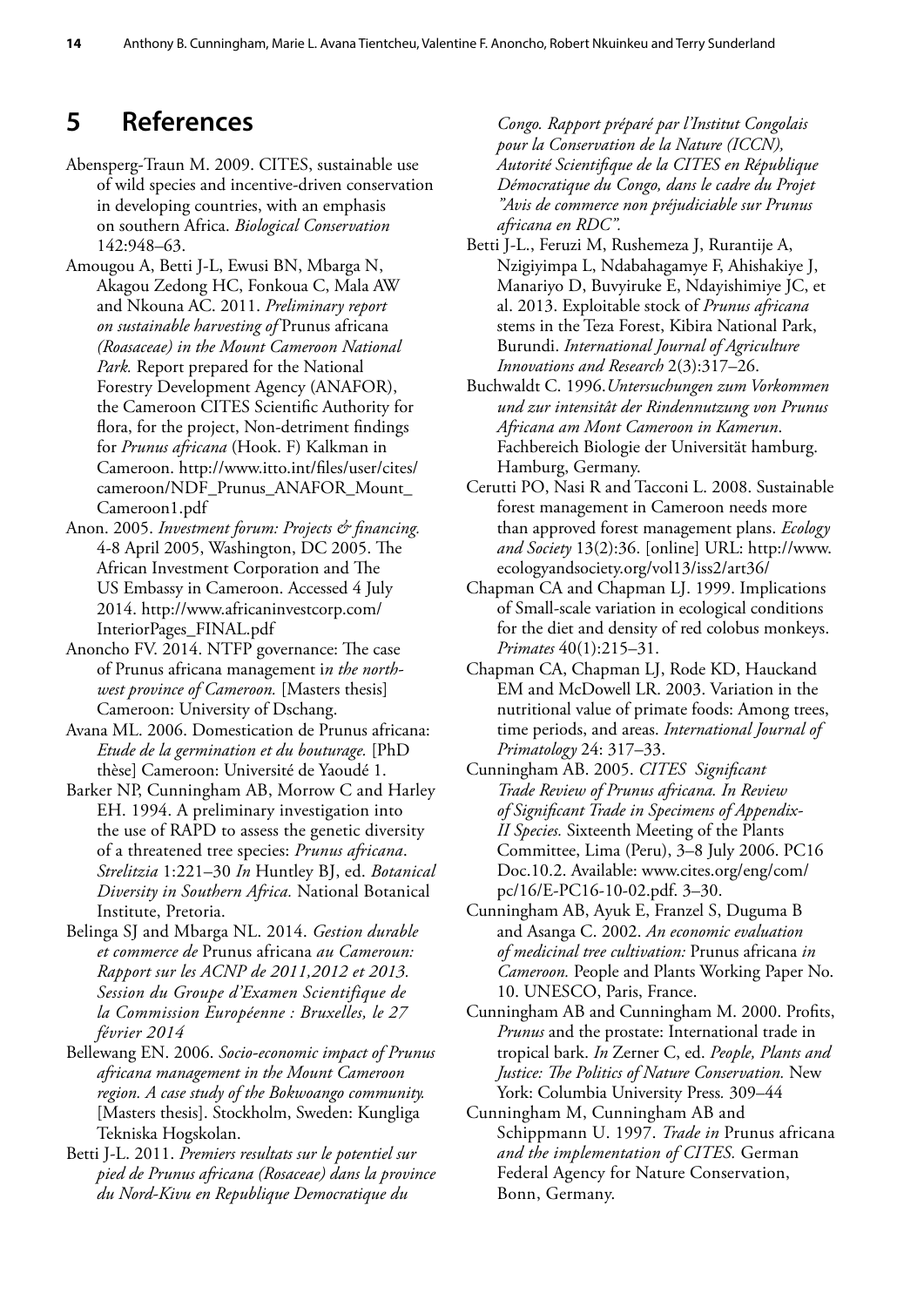Cunningham A and Mbenkum FT. 1993 *Sustainability of harvesting Prunus africana bark in Cameroon – a medicinal plant in international trade.* People and Plants Working Paper No. 2.

Dawson IK and Powell W. 1999. Genetic variation in the Afromontane tree *Prunus africana*, an endangered medicinal species. *Molecular Ecology* 8:151–56.

[DGEF]. Direction Générale des Eaux et Forêts. 2003. *Plan d'action national pour la gestion durable du* Prunus africana. Ministèere de l'Environment, des Eaux et Forêts. Direction Générale des Eaux et Forêts. Comité National *Prunus africana*.

Duone E. 2008. *The exploitation and conservation of*  Prunus africana *in the Mount Cameroon region of Cameroon.* [Masters thesis]. Sweden: Sodertorns University College.

Eben-Ebai S. 2011. Prunus africana *management plan for the Mount Cameroon National Park and its support zone.* Regional Delegation of Forestry and Wildlife and the Programme for the Sustainable Management of Natural Resources for the South West (PSMNR-SW), Buea, Cameroon. 36 pp.

Ekane NB. 2005. *Socio-economic impact of* Prunus africana *management in the Mount Cameroon region of Cameroon: A case study of the Bokwoango community.* [Masters thesis]. Sweden: Royal Institute of Technology.

Espinoza EO, Lancaster CA, Kreitals NM, Hata M, Cody RB and Blanchette RA. 2014. Distinguishing wild from cultivated agarwood (*Aquilaria* spp.) using direct analysis in real time and time-of‐flight mass spectrometry. *Rapid Communications in Mass Spectrometry* 28(3):281–89.

Farwig N, Carsten B and Bohning-Gaese K. 2008. Human disturbance reduces genetic diversity of an endangered tropical tree, *Prunus africana* (Rosaceae). *Conservation Genetics* 9:317–26.

Fashing PJ. 2004. Mortality trends in the African cherry (*Prunus africana*) and the implications for colobus monkeys (*Colobus guereza*) in Kakamega Forest, Kenya. *Biological Conservation* 120:449–59.

Fotso DS. 2006. *Institutional perspective on forest management in the Kilum- Ijim Forest Area, Cameroon.* [Masters thesis]. Norway: University of Oslo.

Gyau A, Chiatoh M, Franzel S, Asaah E and Donovan J. 2013. Determinants of farmers' tree planting behaviour in the north west region of Cameroon: The case of *Prunus africana. International Forestry Review* 14:265–74.

Habel JC, Gossner MM, Meyer ST, Eggermont H, Lens L, Dengler J and Weisser WW. 2013. Mind the gaps when using science to address conservation concerns. *Biodiversity Conservation* 22:2413–27.

Hall JB, O'Brien EM and Sinclair LF. 2000. *Prunus africana: A Monograph.* School of Agricultural and Forest Sciences. Publication No. 18. University of Wales, Bangor.

Ingram V. 2014. *Win-wins in NTFP value chains: How governance impacts the sustainability of livelihoods based on Congo Basin forest products.* [PhD thesis]. The Netherlands: University of Amsterdam.

Ingram V, Awono A, Schure J and Ndam N. 2009. National Management for *Prunus africana*, Cameroon. GCP/RAF/408/EC. CIFOR, FAO. 158 p.

ITTO-CITES. 2009. *Custodians of the forest.* [http://](http://www.youtube.com/watch?v=4J9JVBvMAr8) [www.youtube.com/watch?v=4J9JVBvMAr8](http://www.youtube.com/watch?v=4J9JVBvMAr8)

Kadu CAC, Konrad H, Schueler S, Muluvi GM, Eyog-Matig O, Muchugi A, Williams VL, Ramamonjisoa L, Kapinga C, Foahom B, et al. 2012. Divergent pattern of nuclear genetic diversity across the range of the Afromontane *Prunus africana* mirrors variable climate of African highlands. *Annals of Botany* 111(1):47–60.

Kadu CAC, Schueler S, Konrad H, Muluvi GM, Eyog-Matig O, Muchugi A, Williams VL, Ramamonjisoa L, Kapinga C, Foahom B, et al. 2011. Phylogeography of the Afromontane *Prunus africana* reveals a former migration corridor between East and West African Highlands. *Molecular Ecology* 20:165–78.

Kadu CAC, Parich A, Schueler S, Konrad H, Muluvi GM, Eyog-Matig O, Muchugi A, Williams VL, Ramamonjisoa L, Kapinga C, et al. 2012. Bioactive constituents in Prunus africana: Geographical variation throughout Africa and associations with environmental and genetic parameters. *Phytochemistry* 83:70–8.

Knight A, Cowling RM, Rouget M, Balmford A, Lombard AT and Campbell BM. 2008. Knowing but not doing: Selecting priority conservation areas and the researchimplementation gap. *Conservation Biology* 22:610–17.

Laird, SA, Ingram V, Awono A, Ndoye O, Sunderland T, Lisinge Fotabong E and Nkuinkeu R. 2010. Integrating customary and statutory systems: The struggle to develop a legal and policy framework for NTFPs in Cameroon. In Laird SA, McLain R and Wynberg R, eds. *Wild Product Governance: Finding Policies that Work for Non-timber Forest Products.* Earthscan, London, 53–70.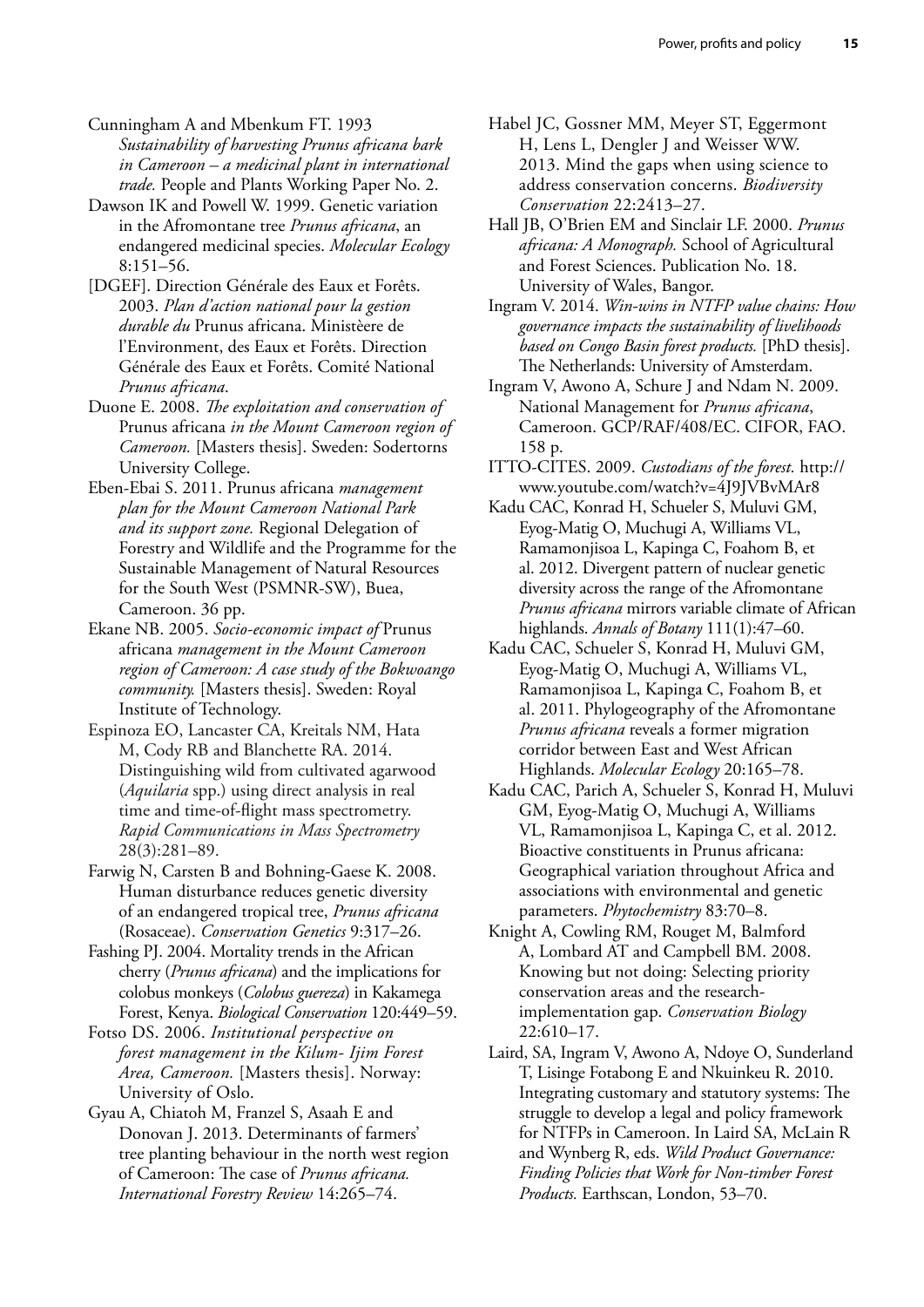Linklater WL. 2003. Science and management in a conservation crisis: A case study with rhinoceros. *Conservation Biology* 17(4):968–75.

Loo J. 2011. *On the trail of the African cherry tree.* http://www.youtube.com/ watch?v=LZLMc8eLgG8

Macleod H.L., 1986. The conservation of Oku mountain forest, Cameroon. International council for bird presentation study report, 15: 1-90.

Martelli EM, Seraglia R. and Pifferi G. 1986. Characterization of *Pygeum africanum* bark extracts by HRGC with computer assistance. *Journal of High Resolution Chromatography & Chromatography Communications* 9:106–10.

Max-Neef M. 2005. Foundations of transdisciplinarity. *Ecological Economics* 53:5–16.

Mbatudde M, Mwanjololo M, Kakudidi EK and Dalitz H. 2011. Modelling the potential distribution of endangered *Prunus africana* (Hook. F.) Kalkm. in East Africa. African Journal of Ecology. doi:10.1111/j.1365- 2028.2012.01327.x

Meuer K. 2008. *Extraction of* Prunus africana *in the proposed Mount Cameroon National Park: Perspectives of community-based sustainable management.* University of Greifswald, Germany.

Ministry of Agriculture. 1992. *Portant levee de la suspension de l'exploitation du* Pygeum*.*  Yaounde, 14 February, 1992. Arrete no. 48/A/ MINAGRI/DF/SEF.

Ministry of Agriculture. 1991. *Portant suspension de l'exploitation du* Pygeum *etannulation des permis speciaux comprenant le* Pygeum. Yaoundé, 28February, 1991. Arrete no. 11/A/ MINAGRI/DF/SEF.

Ministry of Agriculture. 1986. Cahier des charges, permis d' exploitation des essences forestieres speciales.Ministry of Agriculture No 405/ MINAGRI/DEFC. Yaoundé, Cameroon.

[MOCAP] Mount Cameroon *Prunus* Management Common Initiative Group. 2006. Acquisition of *Prunus africana* bark processing equipment by MOCAP GIC to promote on the sustainable management of the *Prunus* plant amongst the communities in the Mount Cameroon region. MOCAP, Buea, Cameroon. 29 p.

Morrison LW, Smith, DR, Young CC and Nichols DW. 2008. Evaluating sampling designs by computer simulation: A case study with the Missouri bladderpod. *Population Ecology* 50(4):417–25.

Ndam N. 1998. *Tree regeneration. Vegetation dynamics and maintenance of biodiversity on Mount Cameroon: The relative impact of*  *natural and human disturbance*. [Ph.D. thesis]. University of Wales.

Ndibi BP and Kay EJ. 1997. The regulatory framework of medicinal plants in Cameroon; the case of *Prunus africana* on Mount Cameroon. *Biodiversity and Conservation*  6:1409–12.

Neimark B. 2010. Subverting regulatory protection of 'natural commodities': The *Prunus africana*  in Madagascar. *Development and Change*  41(5):929–54.

Nkeng, P.F. 2009. Sustainable management of *Prunus africana* (Hook.f.) Kalk. in Cameroon: an assessment of exploitation methods in Southwest, North-west and Adamaoua vicinities. Faculty of Agronomy and Agricultural sciences, University of Dschang.

Nkeng, P. F., V. Ingram, A. Awono and M.-L. A. Tientcheu (2009), Assessment of *Prunus africana*  bark exploitation methods and sustainable exploitation in the South west, North west and Adamaoua regions of Cameroon. Project GCP/ RAF/408/EC. Mobilisation et Renforcement des Capacités des Petites et Moyennes Entreprises impliquées dans les Filières des Produits Forestiers Non Ligneux en Afrique Centrale. CIFOR. Yaoundé: FAO-CIFOR-SNV-World Agroforestry Center-COMIFAC: 57.

Ntsama G-L. 2008. Exploitation Des PFNL (Cas du *Prunus africana*) et réduction de la pauvreté en milieu rural. Mémoire de [Masters thesis] Université de Yaoundé II, Yaoundé, Cameroun.

Ribot JC. 1998. Theorizing access: Forest profits along Senegal's charcoal commodity chain. *Development and Change* 29(2):307–41.

Ribot JC and Peluso NL. 2003. A theory of access. *Rural Sociology* 68(2):153–81.

Singer B. 2008. *Cameroonian Forest-Related Policies. A Multisectoral Overview of Public Policies in Cameroon's Forests since 1960.* A draft report – part of a PhD thesis on tropical forest policies at the Institut d'Études Politiques and CIRAD, France.

Stewart KM. 2001. *The commercial bark harvest of the African cherry (*Prunus africana*) on Mount Oku, Cameroun: Effects of traditional uses and population's dynamics.* [PhD thesis]. Florida, USA: Florida international University.

Sunderland, TCH, Blackmore PC, Ndam N and Nkefor JP. 2002. The conservation through cultivation programme at the Limbe Botanic Garden. *In* Maunder M, Clubbe C, Hankamer C and Groves M, eds. *Plant Conservation in the Tropics: Perspectives and Practice*. Royal Botanic Gardens, Kew. 398–419.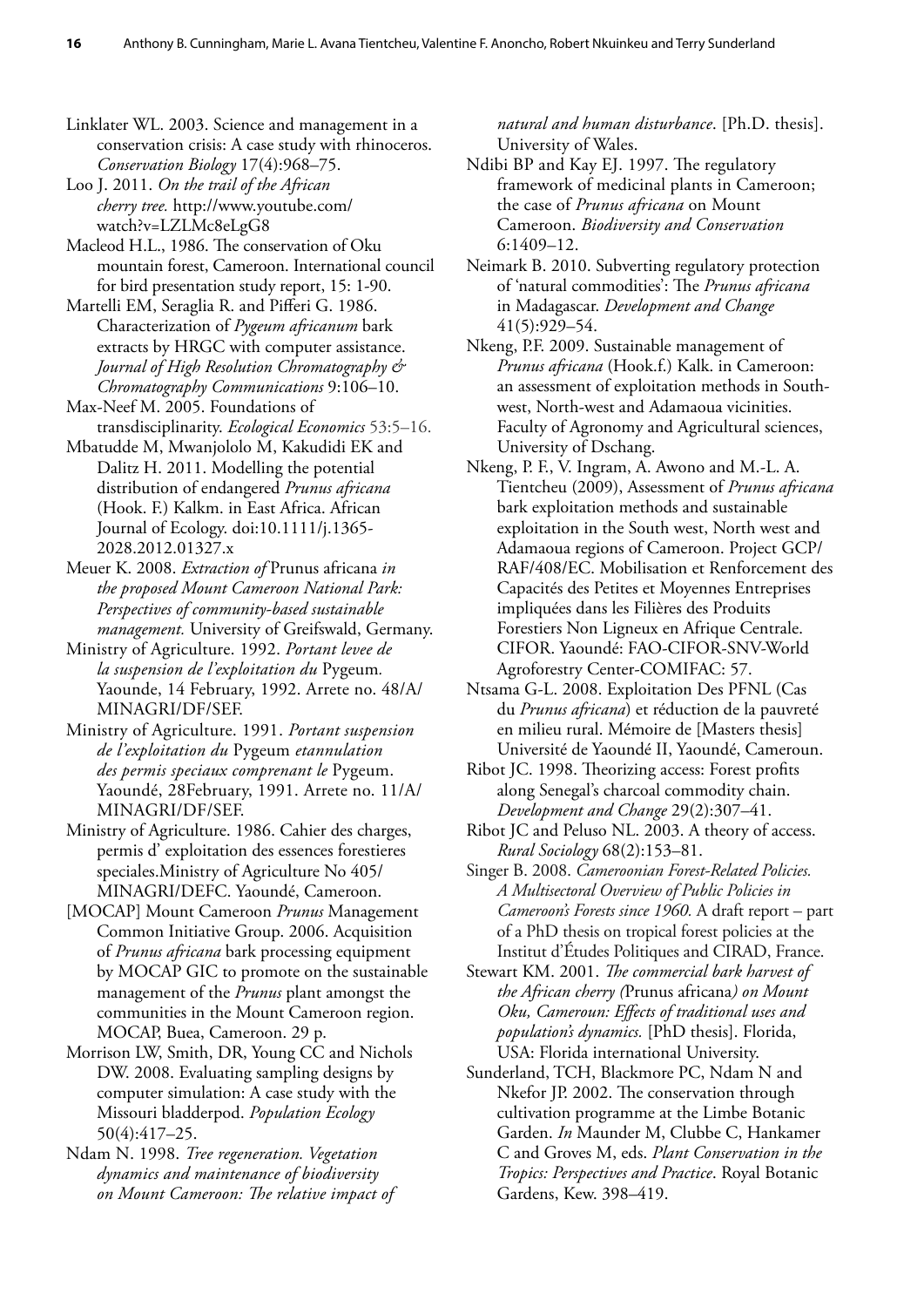- Sunderland T and Tako C. 1999. *The exploitation of*  Prunus africana *on the island of Bioko, Equatorial Guinea.* Report for the People and Plants Initiative, WWF-Germany and the IUCN/SSC Medicinal Plant Specialist Group.
- Tassé BD. 2006. *Impact écologique de l'exploitation de l'écorce de Prunus africana (Hook. F.) Kalkman dans la région du Mont Cameroun : Cas de la zone Bokwango-Mapanja.* Mémoire d'Ingénieur des Eaux, Forêts et Chasse, Université de Dschang, Cameroun.
- Tchoundjeu Z, Avana ML, Leakey RRB, Simons AJ, Assah E, Duguma B and Bell JM. 2002. Vegetative propagation of *Prunus africana*: Effects of rooting medium, auxin concentrations and leaf area. *Agroforestry Systems* 54(3):183–92.
- Towé J and Abonge B. 1997. *Proceedings of a workshop on capacity building for Mapanja Prunus Harvester Union.* MCP Limbé and Mapanja Prunus Harvester Union.
- United Republic of Cameroon. 1976. Fourth Five-Year Economic, Social and Cultural

Development Plan (1976–1981). Yaoundé, Ministry of Economic Affairs and Planning.

- Vinceti B, Loo J, Gaisberger H, van Zonneveld MJ, Schueler S, Konrad H, Kadu CAC and Geburek T. 2013. Conservation priorities for Prunus africana defined with the aid of spatial analysis of genetic data and climatic variables. PLoS ONE 8(3): e59987. doi:10.1371/journal. pone.0059987
- Walter S and Rakotonirina JR. 1995. L'exploitation de Prunus africana á Madagascar. PCDI Zahamena et la Direction des Eaux et Forets, Antananarivo, Madagascar.
- Wazinski R. 2001. Untersuchungen kultivieter *Prunus africana* in der nord-west und süd-west provinz kameruns unter ökologischen und sozio-ökonomischen aspekten. Universität Hamburg, Germany.
- [WCMC] World Conservation Monitoring Centre. 1998. *Prunus africana*. The IUCN Red List of Threatened Species. Version 2014.2. Accessed 9 August 2014. [www.iucnredlist.org](http://www.iucnredlist.org/)